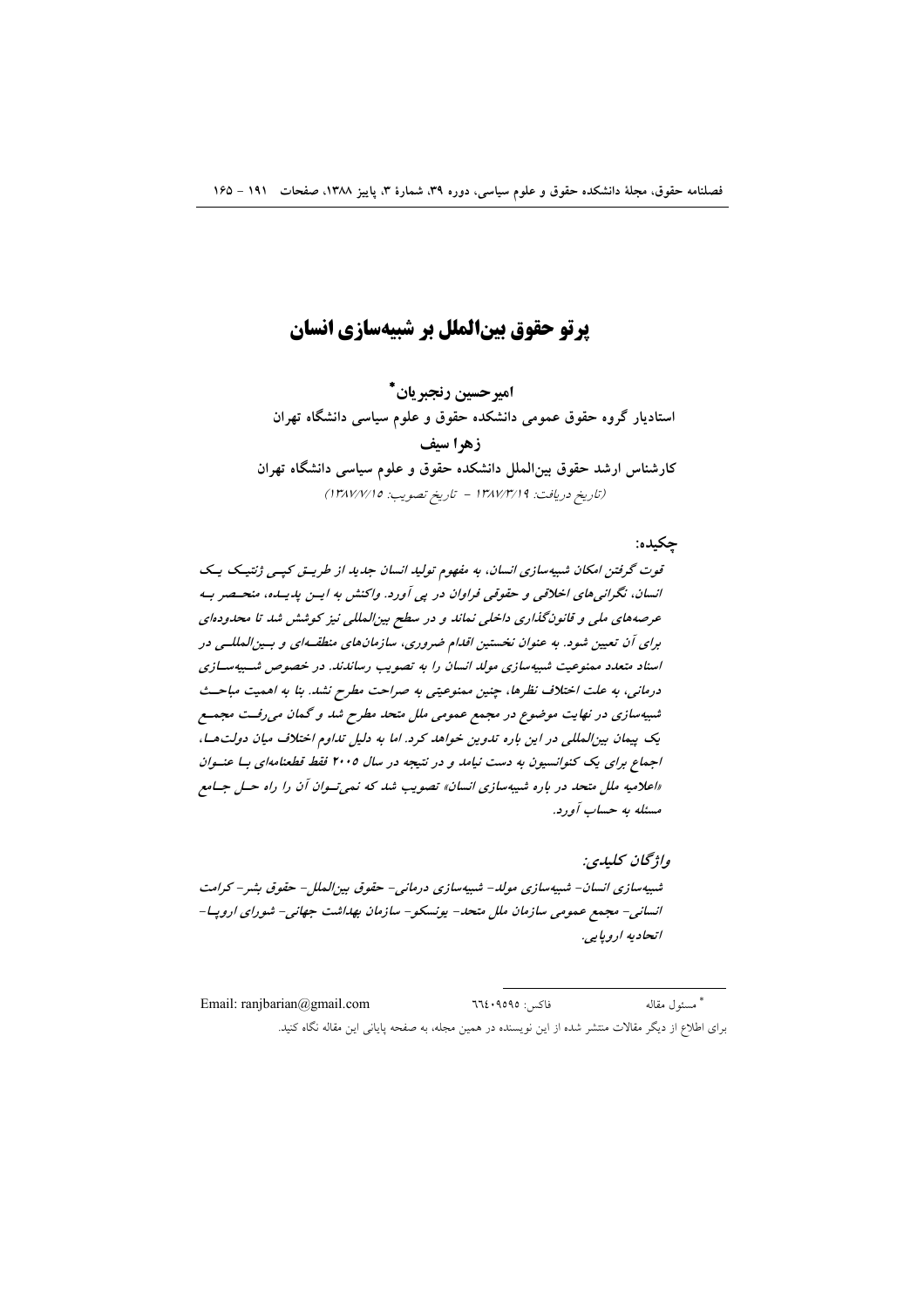«امروز میدان عمل حقوق بین|لملل بسیار گسترده است. موارد مداخله حقوق بین|لملل از مــسئله اولیــه حفظ صلح فراتر رفته و تا همه موضوعات مربوط به زنــدگی بــینالمللــی معاصــر گـــسترش یافتــه اســت». (Malcom Shaw) «اغلب آنها که با قسمتی از حقوق بینالملل آشنایی دارند که به حوزه تخصص شان مربوط میشود، ...،

نمی توانند دریابند آن موضوعات مورد علاقه خاص ایشان، جزئی از یک نظام یکپارچه روابط حقوقی است». (Sir Robert Jennings)

مقدمه

حقوق بین|لملل در دوره ما چنان گسترده دامن شده است که می توان گفت کمتر عرصه پـا شأنی از زندگی بشر امروز از احاطه یا ورود حقوق بین|لملل بیرون مانده اسـت. گــستردگی و تنوع محتوایی موضوعات حق*وقی بین المللی* از سه دهه پیش به این سوی، چنان رو بـه فزونـی گذاشته است که به خاطر بنیانگذاران حقوق بینالملل که هیچ، حتی به نظر نمی آیـد بــه خیـال حقوقدانان نامآور در اوایل قرن میلادی گذشته هم رسیده باشد. قیاس کنیـد سـادگی و اجمـال مطالب كتاب *حقوق بين الملل نوشته نويسندهاي بـزرگ چـون Franz Von Liszt در سـال ۱۹۱۲* را، که در عصر خویش از مهمترین و کامل ترین نوشتگان در این زمینه بوده است، با کتابهای .<br>نگاشته شده زیر همین عنوان *حقوق بین الملل طی* سالهای ۲۰۰۵ و یس از آن.

شاید این گستردگی از یک طرف و تمرکز خبررسانی در صحنه جهانی بر موضوعاتی معین و محدود از طرفی دیگر، سبب میشوند گاهی بعضی مسایل مهم جدید که پیش می آینـد و در عرصه حقوق بين الملل هم جايي براي خود مي يابند حتى از نظر متخصصان ايـن رشته پنهـان بمانند یا درباره آن، چنانکه در خور اهمیت موضوع است، گفتگوهای علمی در نگیرد.

یکی از مسایل نویدید سالهای اخیر که در حیطه حقوق بینالملل مطرح شد، شبیهسـازی انسان است. پس از تولد نخستین گوسفند شبیهسازی شده و قوت یافتن همین امکان در مـورد انسان یعنی *شبیهسازی انسان*، علاوه بر واکنشهای علمی، نظری یا ابراز نگرانیهای اخلاقی و حقوقي، در شماري از كشورها مقرراتي دربـاره منـع يـا اعمـال محـدوديت بـرأن وضـع شـد. کشورهای پیشرفته صنعتی که این نوآوری مهم علمی نخست در آنجا به ظهور رسـید، در ایــن راه پیشگام بودند. تصویب مقرراتی برای ممنوعیت و یا اعمال کنتـرل بـر ایــن پدیــده در ایــن کشورها، نشانه ضرورت قانونمند کردن این پدیده بود. به عنوان مثال، انگلیس در ژانویه ۲۰۰۱، اقدام به تصویب قانونی به نام «شبیهسازی مولد انسان» در جهت منع اعمال همانندسازی انسان با هدف توالد و مجاز تلقی شدن شبیهسازی درمانی کرد.( Human Reproductive Cloning, Act 2001). یا در ٢٤ ژانویه ٢٠٠٢ در آمریکا قانونی با عنوان «منع شبیهسـازی انـسان و حمایـت از تحقیقات راجع به سلول های بنیادی» بـه تـصویب رسـید( uman Cloning Ban and Stem Cell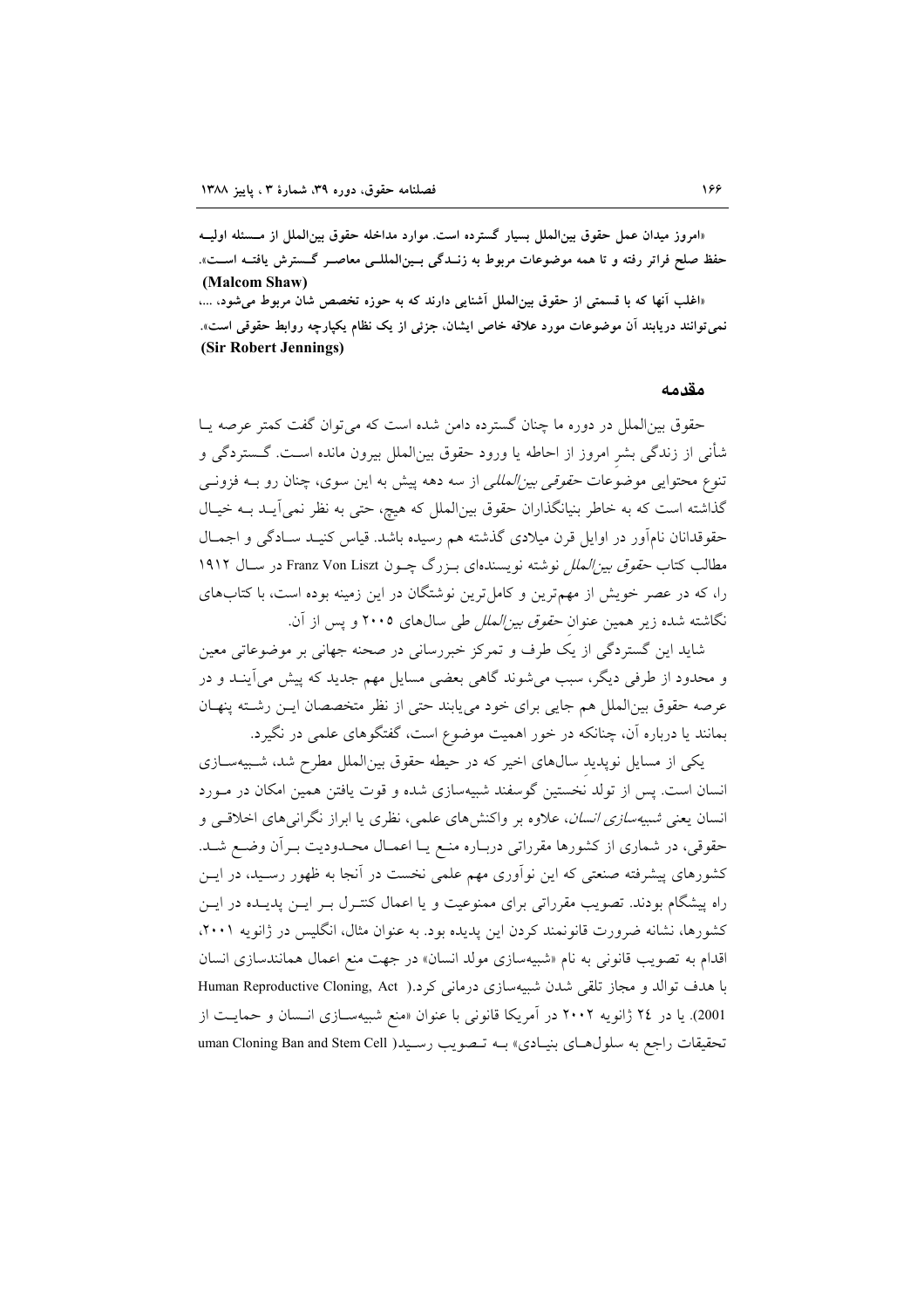Research Protection, Act of 2002). در دیگ کشورها هسم مقرراتسی مشابه از تسصویب گذشتەاند. ۱

اما به نظر می رسید نگرانی های متعدد که این پدیده، به لحاظ ارتبـاط بـا کرامـت و هویـت انسانی و اثر بر آینده بشر، در عرصه ملی و بینالمللی در یی می آورد، تنهـا بـا وضـع مقـررات احتمالاً ناهماهنگ و گوناگون زدوده نخواهد شد. بلکـه ممکــن اســت ناهمــاهنگـی در تبیــین و تنظیم جنبههای حقوقی مربوط به این پدیده، موجب بروز مشکلاتی شـود و چنانچـه راه حـل شایستهای برای آنها اندیشیده نشود آسیبهایی را به جامعه بـشری تحمیـل نمایـد. از ایـن رو دولتها در رویارویی با این مسئله، به بهرهمندی از ابزارهای حقـوق بـین|لملـل و بـه عبـارت دقیقتر سازمانهای بین|لمللی روی آوردند.<sup>۲</sup> ایــنگونــه بــود کــه مــسئله نــزد چنــدین ســازمان منطقهای و بینالمللی مطرح گشت و فعالیت هر یک از این سازمانها در این زمینه به تـصویب اسنادي مهم انجاميد. عناوين و محتواي اين اسناد، خود گوياي چند وجهـي بـودن ايـن مـسئله است.

در این مقاله، ما به بررسی چگونگی طرح موضوع در سازمانهای بین|لمللی می پردازیم که در واقع عمدهی فعالیت بین|لمللی برای تنظیم مقررات برای شبیهسازی از طریق آنهـا صـورت گرفته است. از این منظر، می توان این فعالیتها را بر آنچه که در سازمانهای منطقهای به ویــژه اروپایی و در سازمانهای بینالمللی انجام گرفته است، تقسیم کرد. بدین لحاظ، پس از بررسـی مختصر مصوبات سازمانهای منطقهای (الـف)، بـا تفـصيل بيــشتر بـه اقــدامات ســازمانهـای بينالمللي خواهيم پرداخت (ب). جملهى اين اقدامات را مي توان پرتوافكني حقوق بـينالملـل

۱. براساس آمار یونسکو، از سال ۱۹۹۷ که خبر شبیهسازی اولین پستاندار منتشر شد تا جـولای سـال ۲۰۰۶، ۳۰ کـشور مقرراتی را به تصویب رسانده و یا فرمانهایی را صادر کردهاند که به طور صریح یا ضمنی شبیهسازی مولد انسان را ممنوع قلمداد میکند. به این معنی که ۲۳ کشور قانون خاص تصویب کرده و ۷ کشور تفسیر جدیدی از قـوانین موجـود خـود ارائــه نمودهاند. حدود ۲۳ کشور هم در حال بررسی مقررات خود با هدف ممنوع نمودن شـبیهسـازی مولـد انـسان هـستند و هـیچ کشوری تاکنون این نوع از شبیهسازی را مجاز اعلام ننموده است. بر اساس این گزارش، ٥ کشور مقرراتی تصویب نمــودهانــد کــه شبیهسازی درمانی را در شرایط خاص مجاز می شمارند. علاوه بر این ٤ کشور هم گـزارش رسـمی یـا دسـتورالعمل رسـمی مبنـی بـر امکانپذیر بودن آن منتشر نمودماند و ۹کشور درحال بررسی مقررات فعلی خود در ایـن بـاره هـستند. (National Legislation (Concerning Human Reproductive and Therapeutic Cloning, UNESCO, Paris July, 2004, p.7) ۲. برخی از صاحبان نظر، معتقدند که سازمانهای بین|لمللی علاوه بر دیگـر ویژگـیهـا، بـه دلیـل برخـورداری از شخـصیت حقوقی، استقلال نسبی و قرارگرفتن میان دولتها جنبه ابزاری هم دارند و برای اهداف مختلف به کار گرفته میشوند. از ایــن دیدگاه، به خصوص آنها نقش کاتالیزور(اسانگر) را برای تمـاس و گقتگــوی دولــت۱ــا روشــن کــردن مواضــع آنهــا دربــاره موضوعات مختلف و دست آخر مذاکره جمعی برای اتخاذ تصمیمات و انجام اقدامات جمعی ایفا می کنند. برای آگاهی بیــشتر نگاه کنىد ىە:

Serge Sur, Relations internationales, 2e édition, Montchrestien, Paris, 2000, pp.306-310.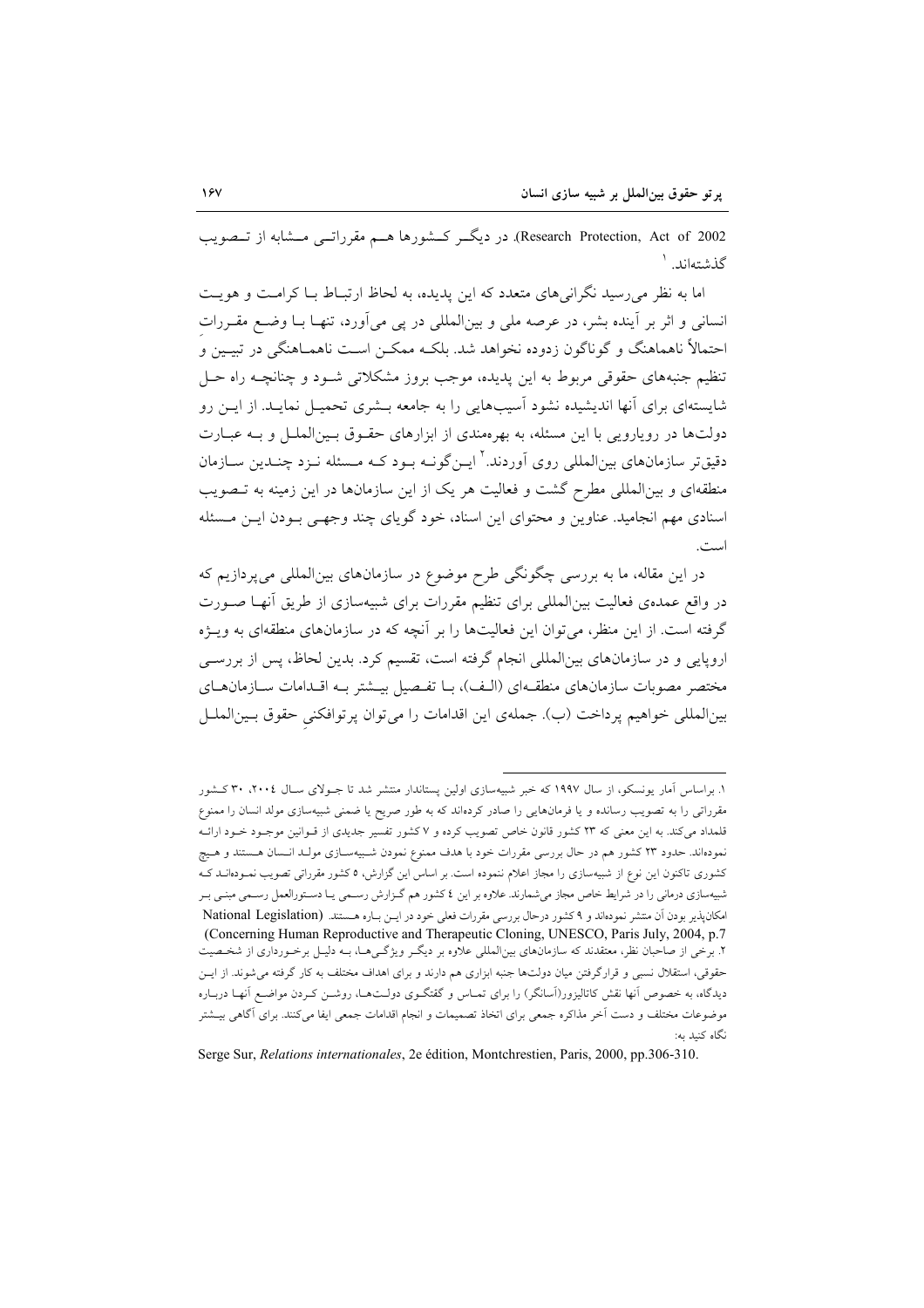بر این پدیده به حساب آورد؛ بدان معنا که حقوق بین|لملل بـه ایــن زمینــه تاریــک- روشــن و همزمان تُرخطر و - تُرسود، تا حدی روشنایی بخشیده است.

## الف) اقدامات سازمانهای منطقهای

سازمانهای بین|لمللی منطقهای معمولاً بر پایه نزدیکی جغرافیایی میان دولتهـا و پیونــدها و منافع سياسي أنها بنيان گذاشته مي شوند. اين سـازمانهـا در موضـوعات مختلـف بـه اتخـاذ موضع و گاه تنظیم قواعد حقوقی می پردازند و از این راه در شکل دهی به حقوق بـینالملـل و اجرای آن سهیم می شوند. در میان این سازمانها، به نظر میآید عمدهترین فعالیتها را در سـطح منطقهای برای ساماندهی مسئله شبیهسازی شورای اروپا و اتحادیه اروپایی انجام دادماند.

# ۱) شورای اروپا

تصویب کنوانسیون «حمایت از حقوق بشر و کرامت انسان راجع به کاربردهای علـوم زیــستی و يزشكي» در سال ۱۹۹۷ كه به صورت خلاصه به آن كنوانسيون حقوق بــشر و طــب زيــستى اطــلاق می شود، یکی از مهمترین اقدامات شورای اروپا در مورد مسئله شبیهسازی انسان است.

ایــن کنوانــسیون نخــستین ســند الــزامآور منطقــهای بــرای حمایــت از حقــوق بــشر در برابــر سوءاستفادههای ممکن از تکنیکهای جدید پزشکی و زیستی به حساب مـیآیـد. در مقدمـه ایـن کنوانسیون آمده است که شورای اروپا در راستای دستیابی به وحدت بیـشتر میـان اعـضایش از طریق حفظ و تحقق بیش از پیش حقوق بشر و آزادیهای بنیـادین و بـا اعتقـاد بـه ضــرورت محترم شمردن انسان و شناسایی اهمیت تضمین کرامت انـسان، یـاداَوری مـیiمایـد: «اسـتفاده نادرست از علوم زیستشناسی و پزشکی ممکن است منجر به اعمالی شود که کرامت انسان را خدشهدار نماید. لذا ضمن تاکید بر احترام به کرامت انسان، پیشرفت در این زمینـههـا بایــد در راستای منافع نسل حاضر و نسلهای آینده باشد و تحقـق ایـن هـدف نیازمنـد همکـاریهـای بینالمللی است به نحوی که تمام بشریت از منافع حاصل از علوم زیـست شناسـی و پزشـکی بهر ەمند شوند».

(Convention on Human Rights and Biomedicine, 1997, at: http://conventions.coe.int/ Treaty/ en/Treaties/HTml/168.htm ).

به طور کلی، این کنوانسیون بدون اشاره مستقیم به مسئله شبیهسازی انسان با تعیین بعــضی استاندار دها، موانعی چند را بر سر راه سوءاستفاده از رویان انسان ایجاد می کند. به عنوان نمونـه مطابق ماده ۱۳ کنوانسیون: «مداخله جهت اصـلاح ژنــوم انــسان صــرفاً مــىتوانــد بــراى اهــداف پیشگیرانه، تشخیصی یا درمانی… صـورت گیـرد»؛ و یـا مـاده ۱۸ بــه صـراحت مقـرر مـیدارد: «... توليد رويان انسان براى اهداف تحقيقى ممنوع است». از عبارات اين مواد مى توان برداشت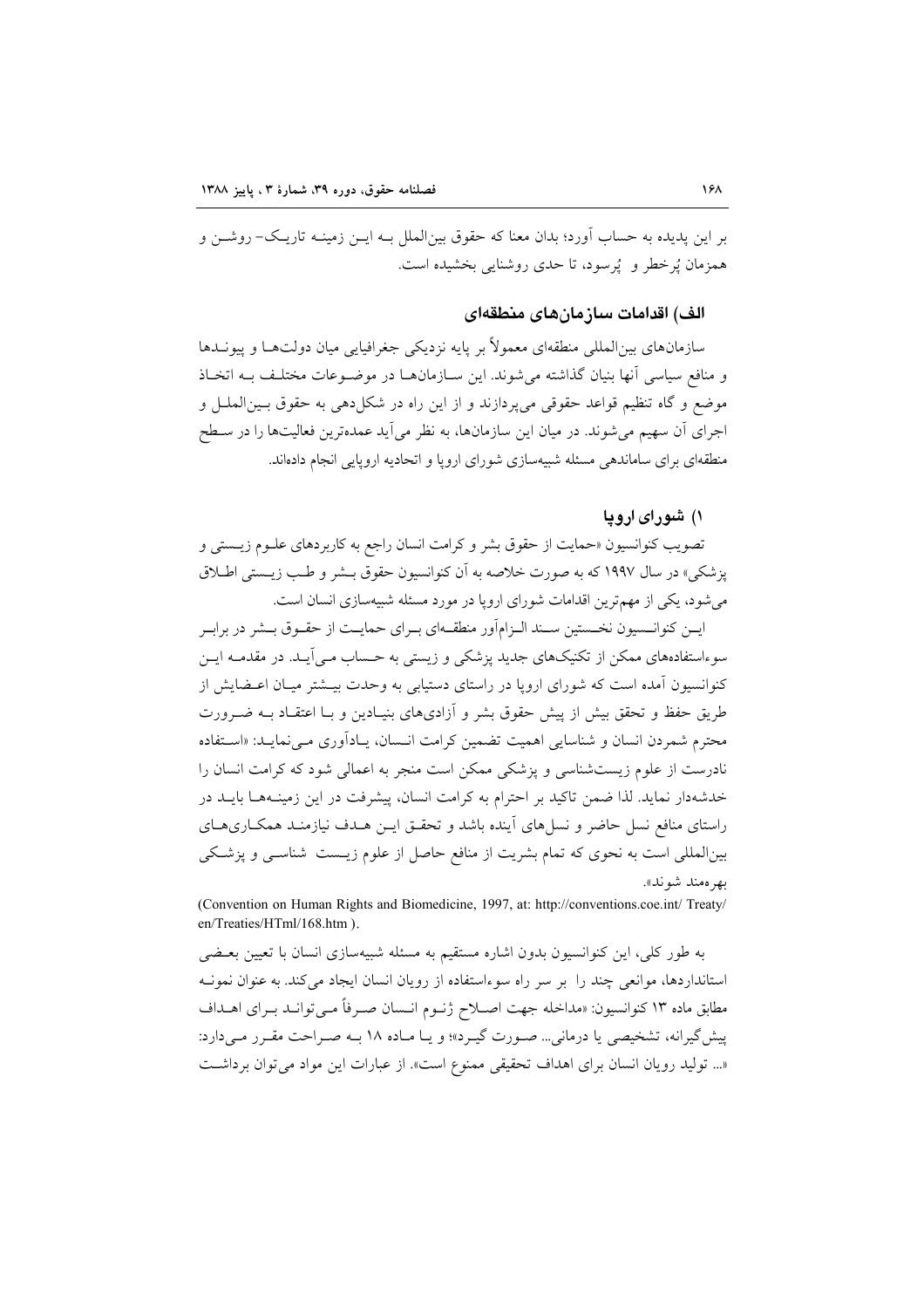کرد که به طور ضمنی، شبیهسازی انسان و استفاده آزاد از رویان برای اهــداف مختلـف ممنــوع شده است.

یک سال پس از آن یعنی ۱۹۹۸، اعضای شـورای اروپـا بـا توجـه بـه اهـداف کنوانـسیون حمایت از حقوق بشر راجع به کاربردهای علوم زیستی و پزشکی و به طور ویژه اصـول مقـرر در ماده یک ناظر به حمایت از کرامت و هویت همه انسانها، پروتکـل الحـاقی بـه آن را نیـز بــا عنوان *ممنوعیت شبیهسازی انسان* به تصویب رساندند.

در مقدمه بروتکل به صراحت تاکید شده است که شسهسازی با کرامت انسان مغیارت داشته و استفاده از آن زندگی بشر را ابزاری کرده و باعث تجـاوز از حــق معنــوی افــراد بــرای داشتن ژنوم يگانه مى شود. طبق ماده نخست پروتكل الحاقى «هر گونه مداخله با هـدف ايجـاد انسانی که از لحاظ ژنتیک با انسان دیگر، اعم از زنده یا مرده، همسان باشد» ممنوع است. بنــد دوم همین ماده تصریح می کند که «از نظر این ماده، عبارت «انسانی که از لحاظ ژنتیک با انسان دیگر همسان باشد» یعنی انسانی که دارای همان مجموعه ژنتیکی هستهای انـسان دیگـر باشـد. در ماده ٦ پروتکل نیز تصریح شده است که «ابزار شدن انسانها از طریق خلق انسانهایی ک از لحاظ ژنتیک همگن هستند، مغایر با شان بشر و متضمن سوءاستفاده از بیولـوژی و پزشـکی Additional Protocol to the Convention for the Protection of Human Rights and Dignity) ( $\sim$ .(of the Human Being, 1998. At: http://conventions.coe.int/Treaty/en/Treaties/Html/168.htm

نکته حائز اهمیت در پروتکل این است که در آن هیچ گونه تفکیکـی میـان شــبیهســازی درمــانی و مولد صورت نگرفته است. به عبارت دیگر، اشارهای به اهداف یا روش۵ایی که شبیهســازی بــرای آنهــا یا از طریق آنها صورت می گیرد، نشده است. به نظر می رسد تنها ملاک مبورد توجیه پروتک) ، وجبود مجموعه ژنهاي يكسان در هسته سلولي است. بـا ايــن حــال، گــزارش توضـيحي ايــن پروتكــل، بــه صراحت بیان میدارد که موضع ویژهای درباره شبیهسازی سلولها و بافتهـا بـرای مقاصـد تحقیقـی-درمانی اتخاذ نشده و نباید مقررات ایــن پروتکــل بــه عنــوان ممنوعیــت تکنیـکهــای شــبیهســازی در زيست شناسي سلولي تلقي شود (Explanatory Report to the Additional Protocol).

## ۲) اتحادیه اروپایی

اتحادیه اروپایی به عنوان یکی از نیرومندترین سازمانهای بینالمللی منطقهای که در چهـارچوب صلاحیتهایش دارای اختیارات فراوانی است، در قالب فعالیتهـای پارلمـان و شـورای خـود، بـه بررسی ابعاد مختلف مسئله شبیهسازی انسان یرداخته و در این خصوص مصوباتی مهم دارد. يارلمان در طي سه قطعنامه مسصوب ١٢ مبارس ١٩٩٧ ( European Parliament, Resolution on Cloning, 1997) 14 ژانویسه ۱۹۹۸ (European Parliament, Resolution on Human Cloning, 1998) 14۹۸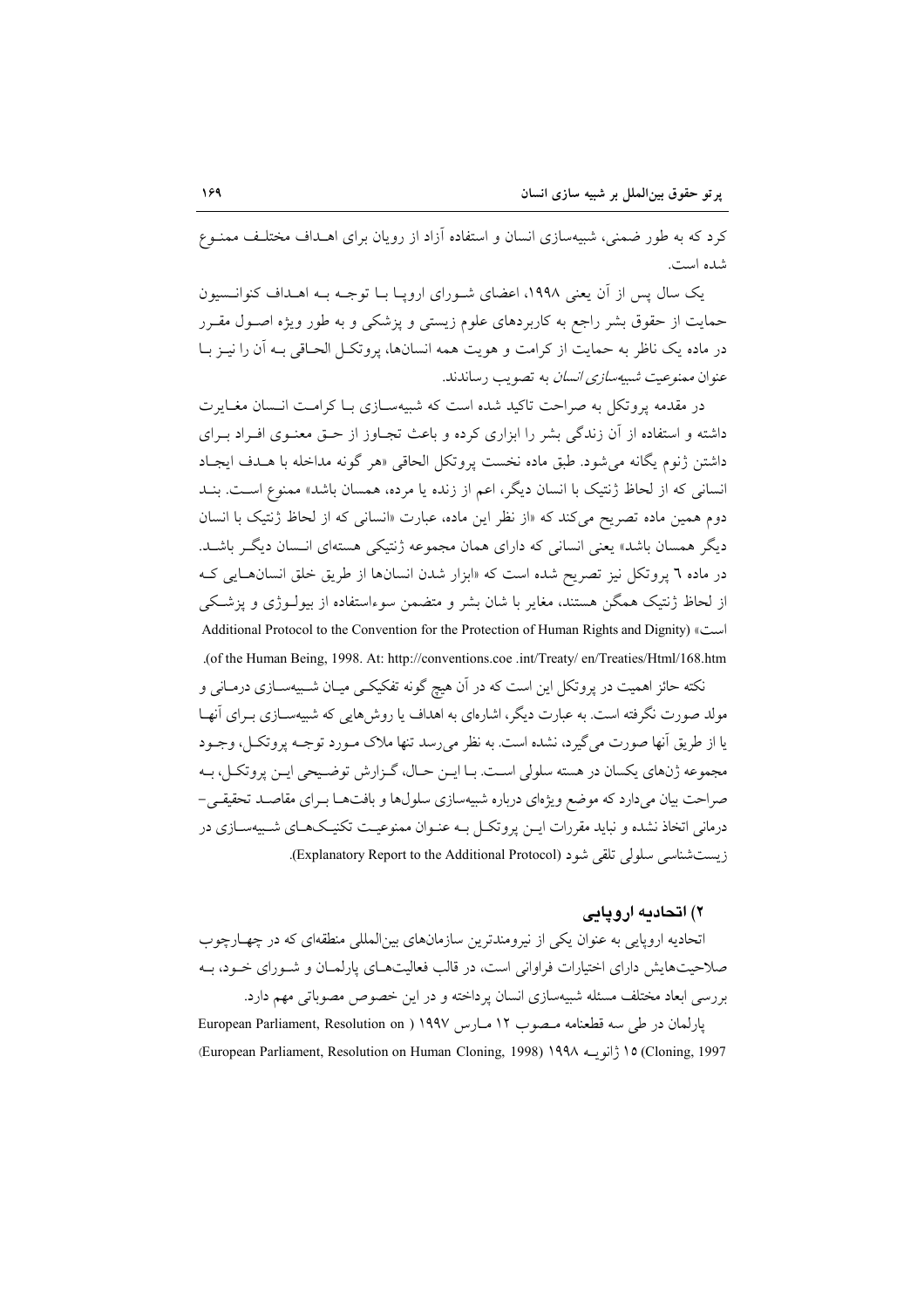و ۷ سپتامبر ۲۰۰۰ با عنوان شبیهسازی انسان ایـن پدیـده را مـورد توجـه قـرار داده اسـت. شـورای اتحاديه نيز با صدور دستورالعمل راجع به حمايـت قـانوني از اختراعـات بيوتكنولوژيـك، قواعـد و راهکارهایی را در این خصوص تنظیم کرده است.

۲-۱) یارلمان اتحادیه اروپایی

پارلمان در هر سه قطعنامهی یاد شده، بر حفاظت از کرامت انـسان و ارزش هـای انـسانی کـه در بسیاری از قوانین اساسی مدرن ذکر شده است، تاکید می کند. به اعتقاد اعضای پارلمان، ضـروری اسـت که پیشرفت دانش در زمینه ژنتیک انسان با قرار گرفتن در مقابـل اخــلاق و محــدودیتهــای اجتمــاعی متعادل شود. از دیدگاه این رکن اتحادیه اروپایی، این اجمـاع وجـود دارد کـه مداخلـه در سـلولهـای جنيني و شبيهسازي انسان تخطي از نظم عمومي و اخلاقيـات اسـت. بــدين جهـت، پارلمــان خواهــان ممنوعيت استفاده مستقيم يا غيرمستقيم از بودجه اتحاديه در چنين تحقيقــاتي شــده اســت. در قطعنامــه سوم مصوب سال ۲۰۰۰، به طور مشخص از کمیسیون درخواست شـده تـا تـضمین نمایـد کـه هـیج موسسه تحقیقاتی که به هر شیوهای درگیر شـبیهســازی رویــان انــسان اســت پــولی از بودجــه اتحادیــه ارویبایی بیرای فعالیتهایش دریافت نمبی کنید. (European Parliament, Resolution on Human (Cloning, 7/September/2000. at: http://www.hgalert.org/topics/cloning/epcloning.htm

نکته دیگر آنکه پارلمان، شبیهسازی انسان را به عنوان تولید رویان انـسان دارای ترکیــــ ژنتیکــی مشابه انسان دیگر، اعم از زنده یا مرده در هر مرحلهای از تحول، بدون هـر گونــه تفــاوتی در مــورد شیوه تحقق آن، تعریف می نماید. در واقع، از نظر پارلمان تفــاوتی میــان شــبیهســازی بــرای اهــداف درمانی و شبیهسازی برای اهداف مولد وجود نـدارد. در همـان قطعنامـه سـال ۲۰۰۰ تـصریح شـده است، شبیهسازی درمانی که شامل تولید رویان انسان برای اهــداف تحقیقــی اســت، مــسائل غــامض اخلاقی و مرز نادرستی در نرمهای تحقیقی ایجاد میکند کـه مغـایر بـا سیاسـت عمـومی اتحادیـه اروپایی است و لذا باید ممنوع شود. به علاوه، ایــن قطعنامــه از انگلــستان دعــوت مــی نمایــد تــا در موضعش در خصوص شبیهسازی رویان انسان تجدید نظر نماید و طرح پیـشنهادیش دربـاره جــواز تحقیق با استفاده از رویان تولید شده از طریق انتقال هسته را مسترد نماید. همچنین ایـن قطعنامــه از تمام دولتهای عضو می خواهد در محدوده صلاحیت سیرزمینی شبان قبوانین البزام آور در جهت ممنوعیت تمامی تحقیقات در مورد هر گونه از اشکال شبیهسازی انـسان تـصویب و مجـازاتهـای كيفري را در صورت نقض اين قواعد تعيين نمايند ( European Parliament, Resolution on Human .(Cloning, 7/September/2000. p.3

افزون بر أنچه گفتیم، قطعنامه سوم به دو ضرورت اساسی دیگر هم اشاره دارد. نخست توصـیه اکید به ضرورت بهرهگیری از روش های علمی جایگزین شبیهسـازی اسـت کــه در ایــن بــاره لــزوم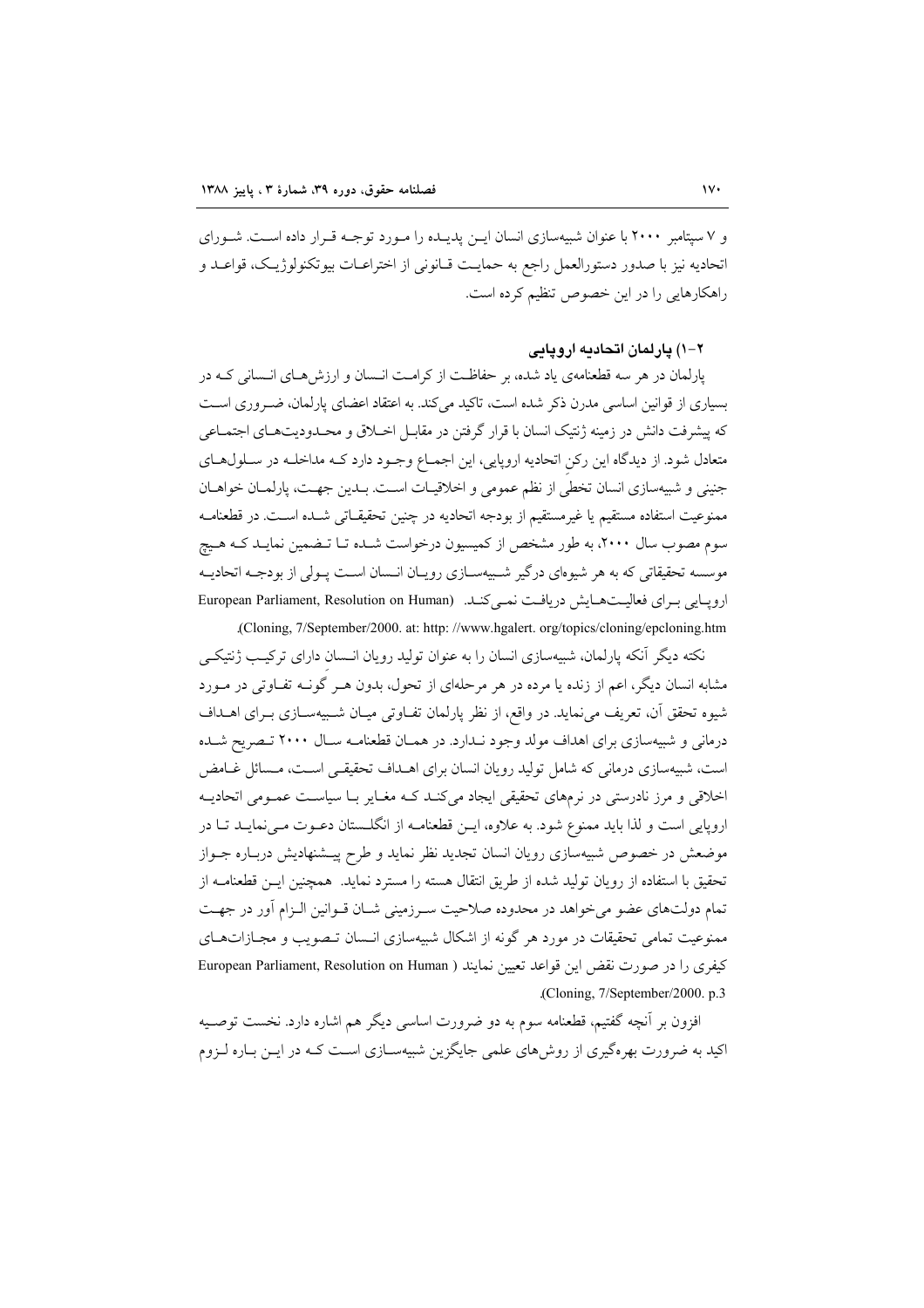حداکثر تلاش سیاسی، قانونی، علمی و اقتصادی با هدف دستیابی به شیوههای جایگزین شبیهســازی سلولهای جنینی، نظیر استفاده از سلولهای بنیادی افراد بالغ و یا استفاده از سلولهای بنـد نـاف را مقرر میدارد. ضرورت دوم، توجه به اهمیت ممنوع ساختن شـبیهسـازی در سـطح جهـانی و لــزوم اقدام هماهنگ برای این منظور از طریق سازمان ملل است تا شبیهسازی انسان به کلی ممنــوع اعــلام .(European Parliament, Resolution on Human Cloning, 7/September/2000. p.4)

## ۲-۲) شور ای اتحادیه اروپایی

شوراي اتحاديــه ارويــايي در دسـتورالعمل راجــع بــه حمايــت قــانوني از اختراعــات بیوتکنولوژیک، که به منظور هماهنگسازی قوانین دولتهای عضو در تاریخ ٦ ژانویه ١٩٩٨ به تصویب رساند، به طور کلی ثبت اختراعاتی را که بهرهبرداری از آنها با نظم عمومی یـا اخــلاق مغایرت دارد، ممنوع اعلام کرد. به علاوه در بند (الف) ماده ٦ دستورالعمل، به طـور مـشخص، فرایندهای شبیهسازی نفوس انسانی به عنوان یکی از مصادیق مغایر بـا اخـلاق، غیرقابـل ثبـت اعبلام شباده است. (Directive 98/41/ Ec of the European Parliament and of the European) (Council, 1998, pp.13-21).

اّنگونه که از اخبار منتشرشده در پایگـاه اینترنتـی اتحادیــه بـر مــی اّیــد، تــاکنون نیمــی از دولتهای عضو اتحادیه اروپایی این دستورالعمل را وارد قوانین داخلی خود کردهانـد و نیمـی از آنها، به علت انتقادها و مخالفتهایی که از نظر اخلاقی با ثبت اختراعات بیوتکنولوژیک، بـه ويژه ثبت اجزاء بدن انسان ابراز مي شوند، از تصويب آن خودداري نمودهاند.http://europa.eu) (int/rapid/press Action, 2003).

به هر روی، از آنچه به اختصار گفتیم میٍتوان نتیجه گرفت کـه بـه صـورت کلـی ایــن دو سازمان مهم منطقهای، چندان پذیرای این پدیده نبودهاند. بلکه گویی به دلیل هراس از آثــار آن، یا یکجا هرگونه کوشش در این راه را منع کرده و حتی جنبه درمانی آن را هم رد کردهاند و یـا حداکثر جواز شبیهسازی درمانی را در پردهای از ابهام باقی گذاشتهاند. ضـمن آنکـه بـه حیـث اهمیت موضوع، خواهان طرح مسئله در سازمان ملل و تصمیمگیری جهانی درباره آن شدهاند.

# ب) اقدامات سازمانهای بینالمللی

همانگونه که گفتیم، بروز و رشد روابط و پدیدههای جدید در زندگی اجتماعی انـسان، لاجـرم به ظهور مفاهیم جدید می|نجامد و به نوبه خود مجموعه این روابط، پدیدهها و مفـاهیم نــو، نــاگزیر منجر به واکنش نظامهای حقوقی نــسبت بــه آنهـا و ایجـاد تغییــرات و نــوآوریهــایی در قــوانین و مقررات مرتبط با آنها می شود.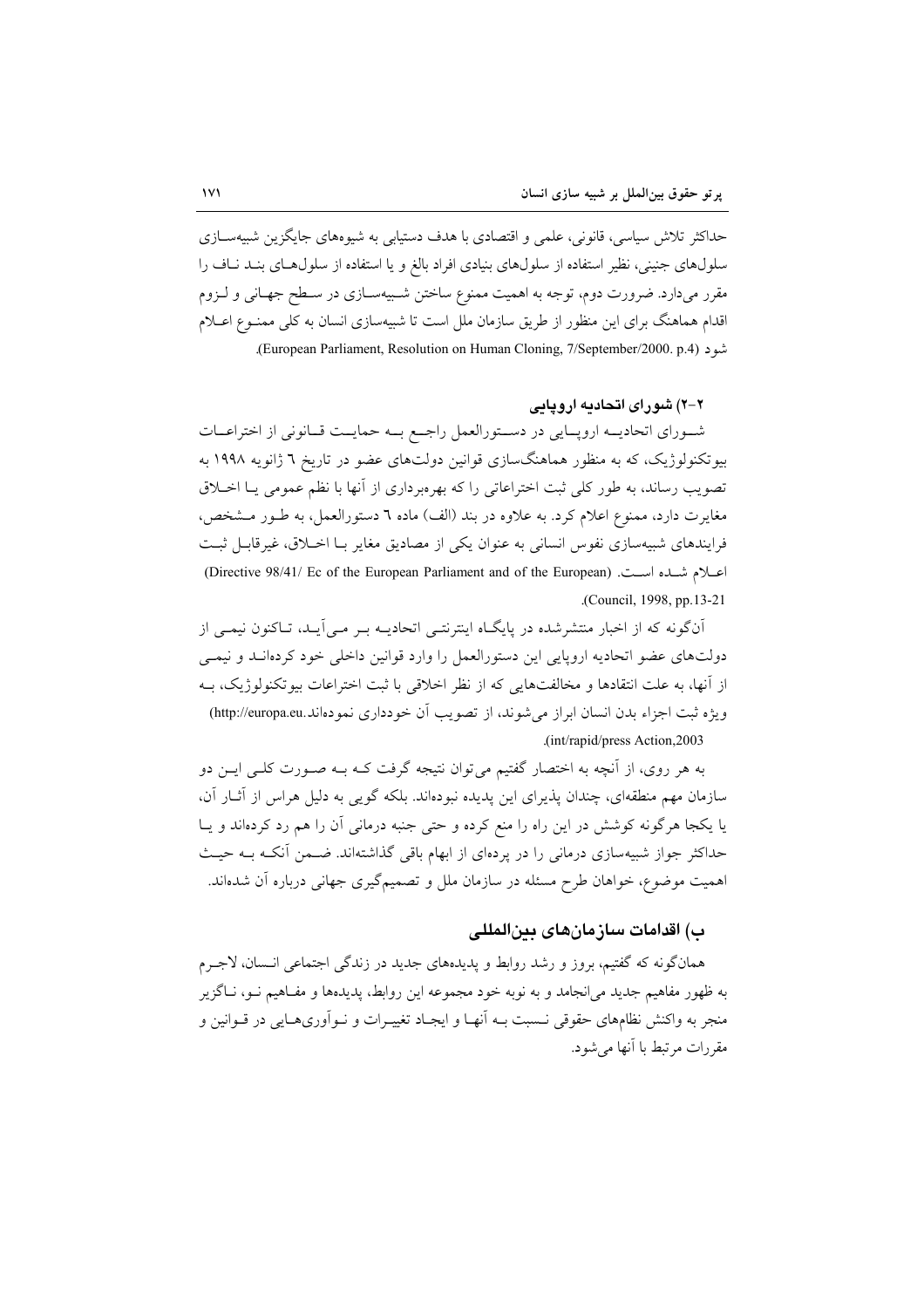در واقع، پیدایش امکان شبیهسازی انسان و انجام بسیاری از اقدامات نو و بعضاً حیــرت|نگیــز در این زمینه، ضرورت تنظیم و کنترل این اقدامات را به منظور رعایت ملاحظات حقوق بشری آشـکار کرد. بدین ترتیب بود که سازمان ملل متحد و دو کارگزاری تخصصی آن، که در دغدغههای حقـوق بشری با یکدیگر اشتراک دارند، هر یک به نحوی خود را ناگزیر از مداخله در فرایند واکنش به ایـــن پدیده دیدند. در اینجا چگونگی روند طرح مسئله شبیهسازی انـسان را ابتـدا در یونـسکو و سـازمان بهداشت جهاني و سپس سازمان ملل متحد بررسي مي كنيم.

## ۱) اقدامات دو نسکو

اقدامات سازمان آموزشی، علمی و فرهنگی ملل متحد در خصوص موضوع شـبیهسـازی را مي توان در قالب اين سه اعلاميه مورد بحث و بررسي قرار داد: اعلاميه جهـاني ژنــوم انــسان و حقوق بشر، بیانیه مدیرکل پونسکو و اعلامیه جهانی بیواتیک و حقوق بشر.

## ١-١) اعلاميه جهاني ژنوم انسان و حقوق بشر

پیش از اشاره به این اعلامیه، باید یادآوری کنیم که مقدمه اساسنامه سازمان آموزشی، علمی و فرهنگی ملل متحد، ضمن آنکه بر انتشار گسترده فرهنگ و آموزش انسانهـا بـرای عـدالت، أزادي و صلح به عنوان يک وظيفه مقدس تصريح ميکند، وظيف سازمان را پيـشبرد و بهبــود اهداف صلح بینالمللی و رفاه مشترک بشریت از طریق روابط فرهنگی، علمی و آموزشی مردم جهان اعلام می دارد. بدین گونه اقدامات این سازمان با مسایل مربوط به حقوق بشر و تحولات حقوق بين الملل در اين زمينه همييوندي اساسي مي يابد (D. Partan, 1983, p.316). همچنين نبايد از یاد برد که در همین مقدمه، اساسنامه یونسکو اصول دموکراتیک، کرامت، برابـری و احتـرام متقابل را اعلام و هر گونه «دکترین عدم برابری میان انسانها و نژادهـا» را مـردود مـیدانـد. بـر همین اسـاس، یونـسکو در قطعنامـههـای متعـدد، توسـعه مطالعـات اخلاقـی در مـورد نتـایج پیشرفتهای علمی و تکنولوژی در زمینه بیولوژی و ژنتیک در چارچوب احترام به حقوق بشر و آزادیهای بنیادی را گوشزد میکند.

در خصوص موضوع بحث ما، كنفرانس عمومي يونسكو در سال ١٩٩٧ با توجه به اهميت موضوع ژنوم انسان ٰ و مسائل مختلف که پروژه ژنوم انسان ٔ در حوزههـای مختلـف بــه ویــژه

١. ژنوم انسان عبارت است از ژنهای انسانی موثر و ایجادکننده تمام رفتارها و تغییرات جسمانی بشر.

۲. پروژه «ژنوم انسان» به عنوان یک پروژه تحقیقاتی بین|لمللی، برای کشف و ضبط ساختار نقشههای فیزیکی و ژنتیکی ژنــوم انسان طراحی شد؛ به نحوی که تولیدات علمی این پروژه حاوی منبع کاملی از اطلاعات درباره ساختمان و نحوه عمل DNA انسان باشد. این پروژه اولین بار در سال ۱۹۸٤ در کنفرانسی در Alta Ultra مطرح شد و تامین قسمتی از بودجه این پـروژه را دپارتمان انرژی امریکا بر عهده گرفت. در سال ۱۹۸۸ کنگره آمریکا رسماً اجرای پروژه ژنــوم انــسانی را از ســال ۱۹۹۱ بــه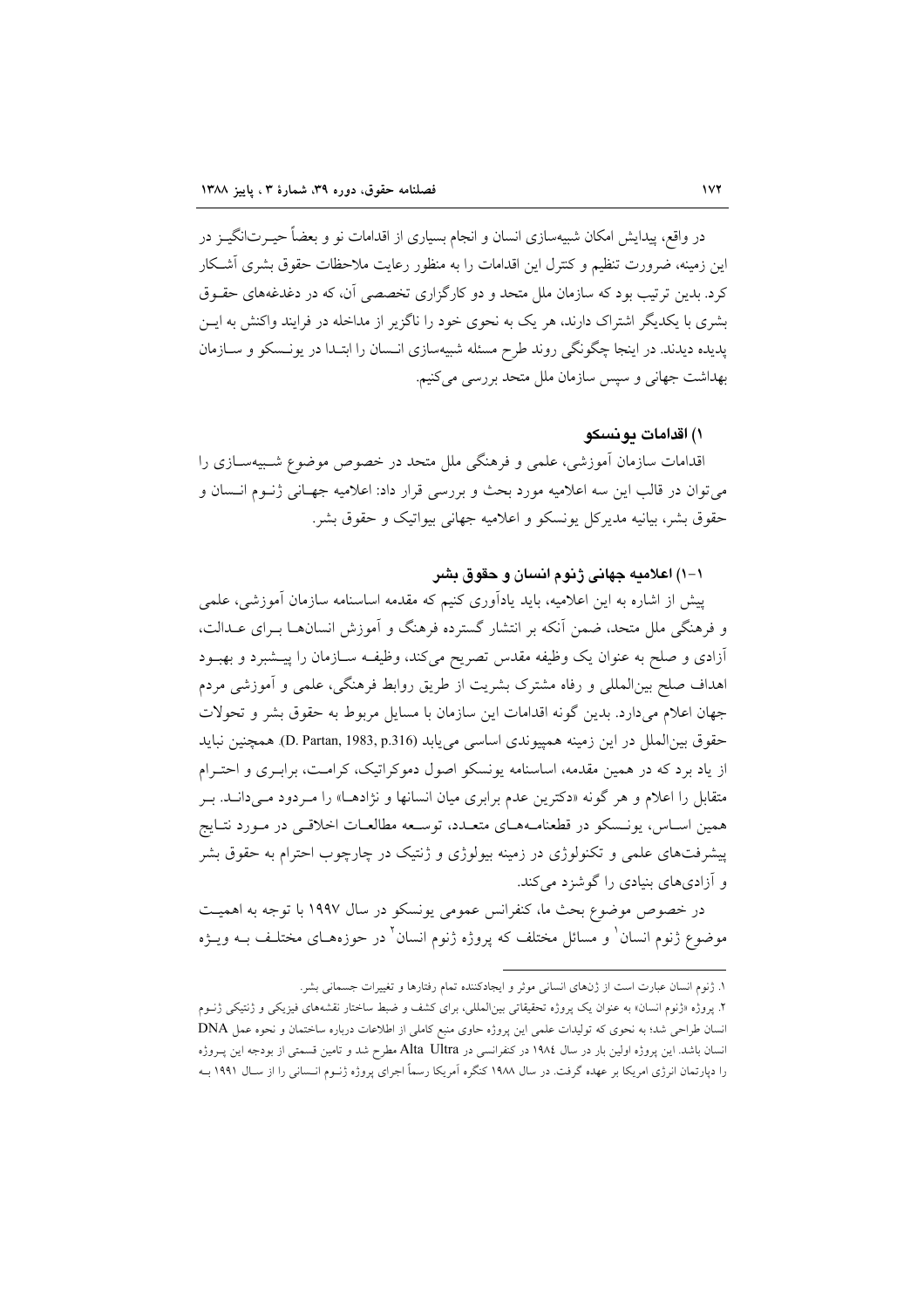حوزه شبیهسازی انسان ایجاد کرد به بررسی ابعاد موضوع پرداخت و این گونه نتیجه گرفت ک به رغم کاربرد گسترده نتایج تحقیق درباره ژنوم انسانی بر بهبود سلامتی افراد و بــشر بــه طــور کل، چنین تحقیقی لزوماً باید به طور کامل منطبق با کرامت انسان، آزادی و حقوق بشر باشد و همچنین ممنوعیت تمامی اشکال تبعیض مبتنی بر ویژگیهای ژنتیک را محتـرم بـدارد. از ایــن رو، کنفرانس عمومی در راستای تحقق این مهم اقدام به تنظیم اصولی در قالب «اعلامیـه ژنــوم انسان و حقوق بشر» مشتمل بر ۲۵ ماده کرد.

این اعلامیه، تلاشی است ارزشمند در جهت پیشبرد احترام به برابری و کرامت انسانی و در بردارنده نكات مهم درخصوص ژنوم انسان و ارتباط آن با حقوق بشر و كرامت انسانى است. چرا که به نظر می٫رسد بیش از سایر شاخههای فعالیتهای انسانی، موضوعات مربوط به ژنــوم انسان به طور مستقیم به حساسیتهای مذهبی و معنوی نه تنها گروههای مـذهبی جهـان بلکـه بــه وجـــدان بـــسياري از اشـــخاص، فـــارغ از گـــرايش هـــاي مـــذهبي شـــان آســـيب وارد می کند(S.Rosenne,2004, p.231).

#### ١–١–١) ژنوم انسانی مدراث بشریت

در ماده یک اعلامیه، ژنوم انسان شـالوده وحـدت اساسـی تمـام اعـضای خـانواده بـشری، حیثیت ذات<sub>ی</sub> و تنوع آنها شناخته شده و در یک معنای نمادین از آن به عنوان «میراث بــشریت» یاد شده است. براساس این اعلامیه، حیثیت ذاتی هر فرد باید فـارغ از خـصوصیات ژنتیک او مورد احترام بوده و افراد براساس خصوصیات ژنتیکی شان مـورد تبعـیض یـا دیگـر رفتارهـای غیرانسانی قرار نگیرند. هم چنین تصریح شده است که خـصوصیات ژنتیـک منحـصر بــه فـرد اشخاص باید مورد احترام قرار گیرد.

مدت ۱۵ سال تصویب کرد. حدود بیست کشور از جمله انگلیس، فرانسه، آلمان و ژاپن نیز به این پـروژه پیوســتند. در نتیجــه این پروژه تحقیقاتی، تعیین توالی بیش از ۹۰ درصد ژنوم انسان در فوریه سـال ۲۰۰۱ بـه پایـان رسـید. امـا هنـوز بـسیاری از ژنهای انسان شناسایی نشدهاند. یادآوری می شود که این مطالعه در پی آن است تا زمان ظهور ژنهای انسان و کار هر یک از آنها را معین سازد. این دستاورد میتواند بر کشف علل بیماریها، تاثیر شگرفی گذارده و مبنای تولید نسل جدیدی از داروهـا شود که بر ژنها تمرکز دارند. به نقل از: (http://www.biocenter.ir/index\_files/HGP.htm/2005)

و نصرت الله ضرغام، *بیوتکنولوژی در سده بیست و یکم*، تهران کمیسیون بیوتکنولوژی، شورای پژوهشهای علمی کشور، فصل ١٢.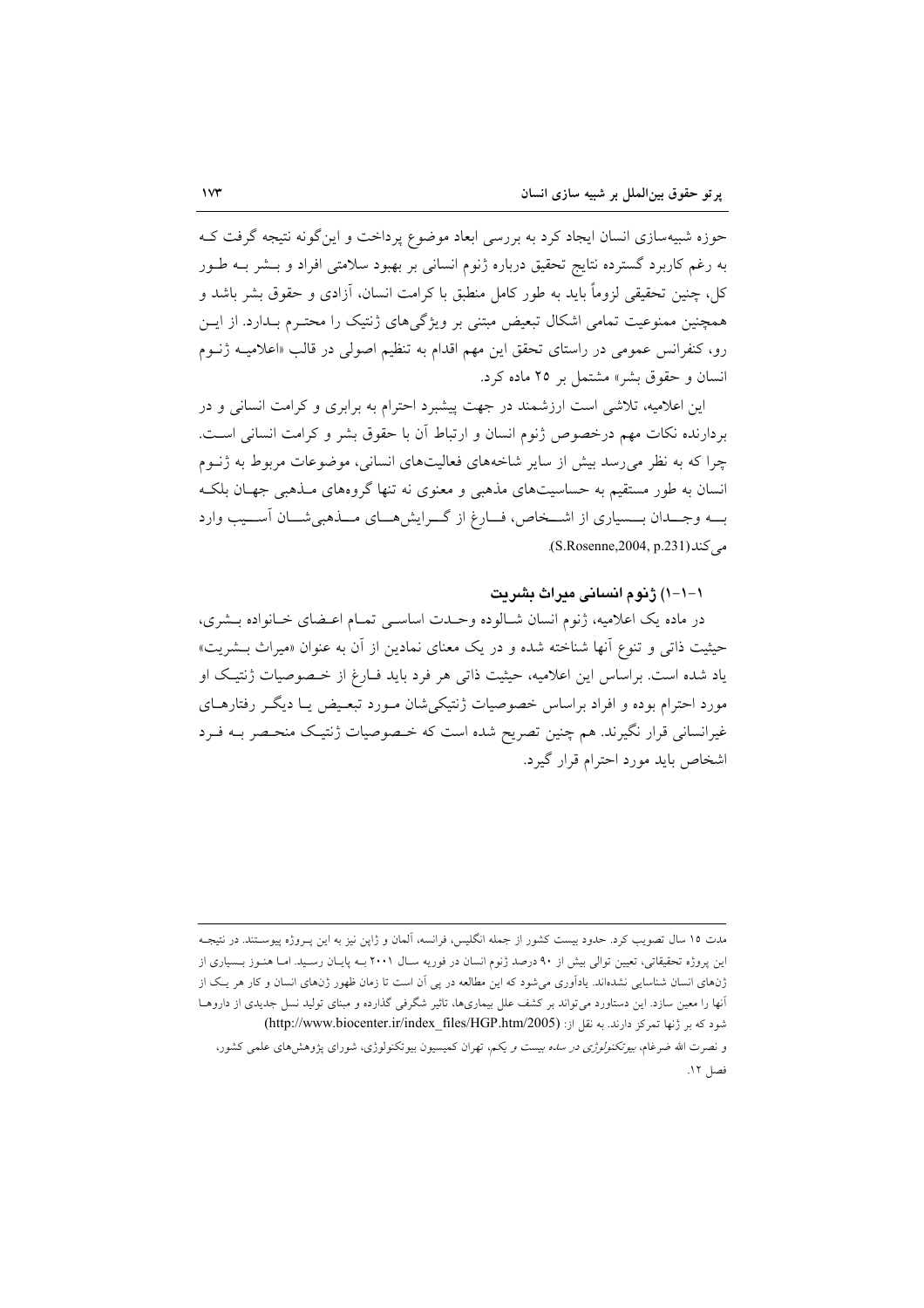١–١-٢) يذيرش ضمني تحقيق درباره ژنوم انـساني بـا رعايـت حقـوق بـشر و منــع شىيەسازى مولد

اعلامیه در عین آن که نیاز به تحقیق درخصوص ژنوم انسان را از نظر دور نداشته و با بیان این که آزادی تحقیق بخشی از آزادی اندیشه است، مقرر می دارد تحقیق، تـشخیص و درمـانی که در ارتباط با ژنوم افراد است، باید فقط بعد از ارزیابی دقیـق و بــا در نظـر گــرفتن منــافع و خطرات آن نسبت به سلامت فرد و براساس حقوق بین|لملل صورت گیرد و در هر حـال بایــد رضایت آگاهانه و آزادانه فرد قبلاً کسب شده باشد. بــه همـین خــاطر اعلامیــه تاکیــد مــی کنــد چنانچه تحقیقات، مرتبط با ژنوم افرادی است که اهلیت قـانونی لازم را بـرای ابـراز رضـایت ندارند، چنین اعمالی باید با در نظر گرفتن منافع مستقیم مربوط به سلامتی آنان و تحت شرایط حمایتی که قانون تجویز میکند، صورت پذیرد. تحقیقـی کـه منـافع مـستقیم مـورد نظـر را در خصوص سلامتی فرد فاقد اهلیت در برندارد و هدف از آن کمک به افراد دیگری است کـه از همان نارسایی ژنتیک رنج می برند فقط به طور محدود و استثنایی در صورتی که کمترین خطـر را برای فرد داشته باشد، قابل پذیرش است. به علاوه باید به موجب شـرایطی کـه بــه وســیله قانون تجويز شده و مطابق با حمايتي كه حقوق بشر از فرد مي نمايـد، صـورت پــذيرد. ضــمن آنکه که وضعیت طبیعی ژنوم انسان نباید به خاطر منافع مالی مورد دستکاری قرار گیـرد (مـواد يک الى هشت اعلاميه).

بخش سوم این اعلامیه هر گونه تبعیض براساس خصوصیات ژنتیکی افراد کـه بـر حقـوق اساسی، آزادی و حیثیت آنان موثر باشد را مردود شناخته و لازم میدانـد کـه در هـر تحقیقـی اطلاعات ژنتیک افراد بر طبق قانون، محرمانه تلقی شود. به علاوه مقرر مے دارد خـساراتی کـه احیاناً در اثر تحقیقات متوجه ژنوم افراد می شود باید جبران گردند. اعلامیه در مهــمتــرین مــواد خود، یعنی مواد ۱۰ و ۱۱ تصریح میکند که در هر تحقیق مربوط به ژنوم انسان بـه خـصوص در زمینههای بیولوژی، ژنتیک و پزشکی باید بیــشترین احتــرام بــه حقــوق بــشر و آزادیهــای بنیادین و حیثیت افراد و گروهها مدنظر قرار گیرد.

ماده ۱۱ به طور خاص به مسئله شبیهسازی پرداخته و مقرر میدارد نباید اعمالی کـه مغـایر كرامت انسان هستند، نظير *شبيهسازى مولد انسان مجا*ز شمرده شوند.

دو سند دیگری که از نظر خواهیم گذراند، تاکیدی دوباره بر همین ضرورت، یعنی رعایت کرامت انسانی در اینگونه پژوهشهای علمی هستند.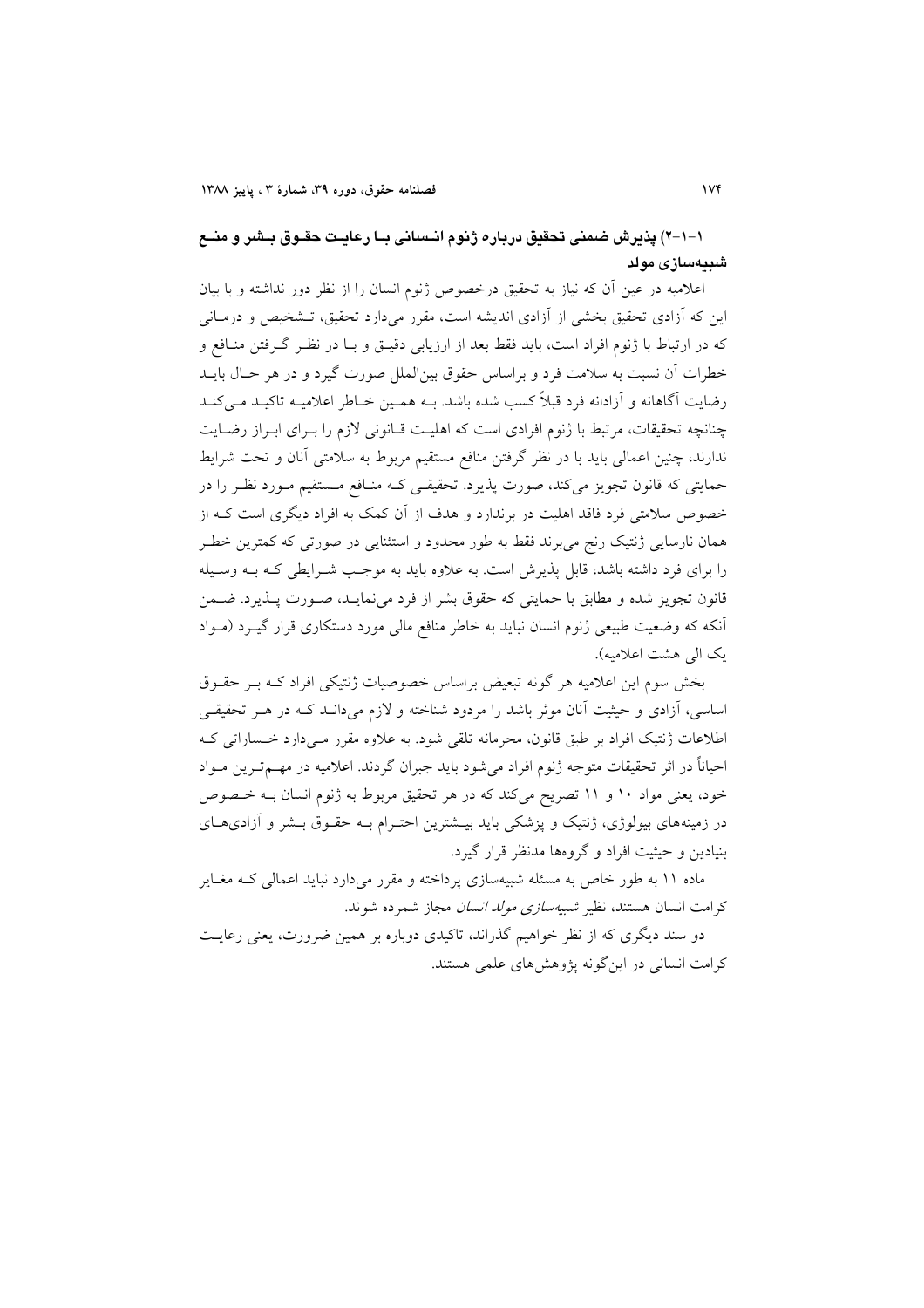#### 1–۲) بیانیه مدیرکل یونسکو

در سال ۲۰۰۳ «کویبی شیرو ماتسورا» مدیر کل سـازمان علمـی، فرهنگــی و آموزشــی ملــل متحد، با صدور بیانیهای انجام هر گونه شبیهسازی انسان را محکوم کرد و خواستار مقابلـه بـا این امر شد. در این بیانیه، مدیر کل پونسکو اعلام میدارد که صرف نظر از امکان یا عدم امکان شبیهسازی انسان، باید هر چه زودتر نسبت به ممنوعیت آن در بعد ملی و بین|لمللی اقدام کرد. به اعتقاد وی شبیهسازی انسان در هیچ یک از ابعاد علمی و اخلاقی قابل قبول نیست و با توجه به این که منزلت بشری را خدشهدار می نماید، باید با آن مقابله کرد.

از نظر مدیرکل یونسکو شبیهسازی انسان یک عمل جنایی است و چیزی جز تـرس و وحــشت به همراه ندارد. وی در پایان بیانیهاش از همه مسئولان سیاسی دولتها، جوامع علمی، روشـنفکران و حقوقدانان بین المللی می خواهد که برای تهیه و تصویب قانون ممنوعیت شـبیهســازی اقــدام نماینــد .(http://portal.unesco.org)

به فراخور چنین زمینهای بود که اعلامیه جهانی بیواتیک «اخلاق زیستی» و حقوق بــشر در سال ۲۰۰۵ از تصویب بونسکو گذشت.

# ۱–۳) اعلامیه جهانی بیوانیک و حقوق بشر

نخست اشاره وار این را بگوییم که تعدد و پیچیدگی مسایل انسانی، در هـر دوره تـلاش بشر را برای توجه به مسایل «اخلاقی» بیشتر کرده است. بـه لحـاظ تـاریخی مـی تـوان گفـت، جهتدهی اخلاقی به حوزه مطالعات در علوم زیستی که به بیواتیک یا همان «اخــلاق زیــستی» معروف شده است، از سـالهـاي دهــه ۱۹۷۰ در ميـان روشـنفكران و تــصميمگيـران سياسـي کشورهای غربی مطرح شد. هدف اینان از طرح اخلاق زیستی این بود که میان علوم انـسانی و علوم طبیعی ارتباط ایجاد کرده تا بتوانند مبانی رفتاری علوم پزشکی، حیـوانی و گیـاهی را بـا مبانی هنجاری و ارزش های اخلاقی مورد بررسی قرار دهند. (نگاهی به مبانی «اخلاق زیستی»، ۱۳۸۵) از جمله مسایلی که در دهه اخیر در حوزه اخلاق زیستی طرح شد، مسئله شبیهسازی انسان و ییامدهای آن است.

بر همین اساس، در «اعلامیه جهانی اخلاق زیستی و حقوق بشر» که در سال ۲۰۰۵ به تصویب يونسكو رسيد، لزوم حفاظت از نسل هاى آينده و ساختار ژنتيك انسانها نيز مطرح شـد ( Universal Declaration on Bioethics and Human Rights) در مقدمه این اعلامیـه مـی خـوانیم کـه جنبـههـای اخلاقی مربوط به پیشرفتهای سریع علوم باید با در نظر گرفتن احترام به کرامت انـسانی و احتـرام جهانی برای پیشبرد حقوق بشر و آزادیهای بنیادین مورد بررسی قرار گیرند؛ و اینکه تنظیم اصـول پایهای جهت پاسخ مناسب به مسائل مناقشهبرانگیزی که علم و تکنولوژی برای بشر ایجاد می نماینــد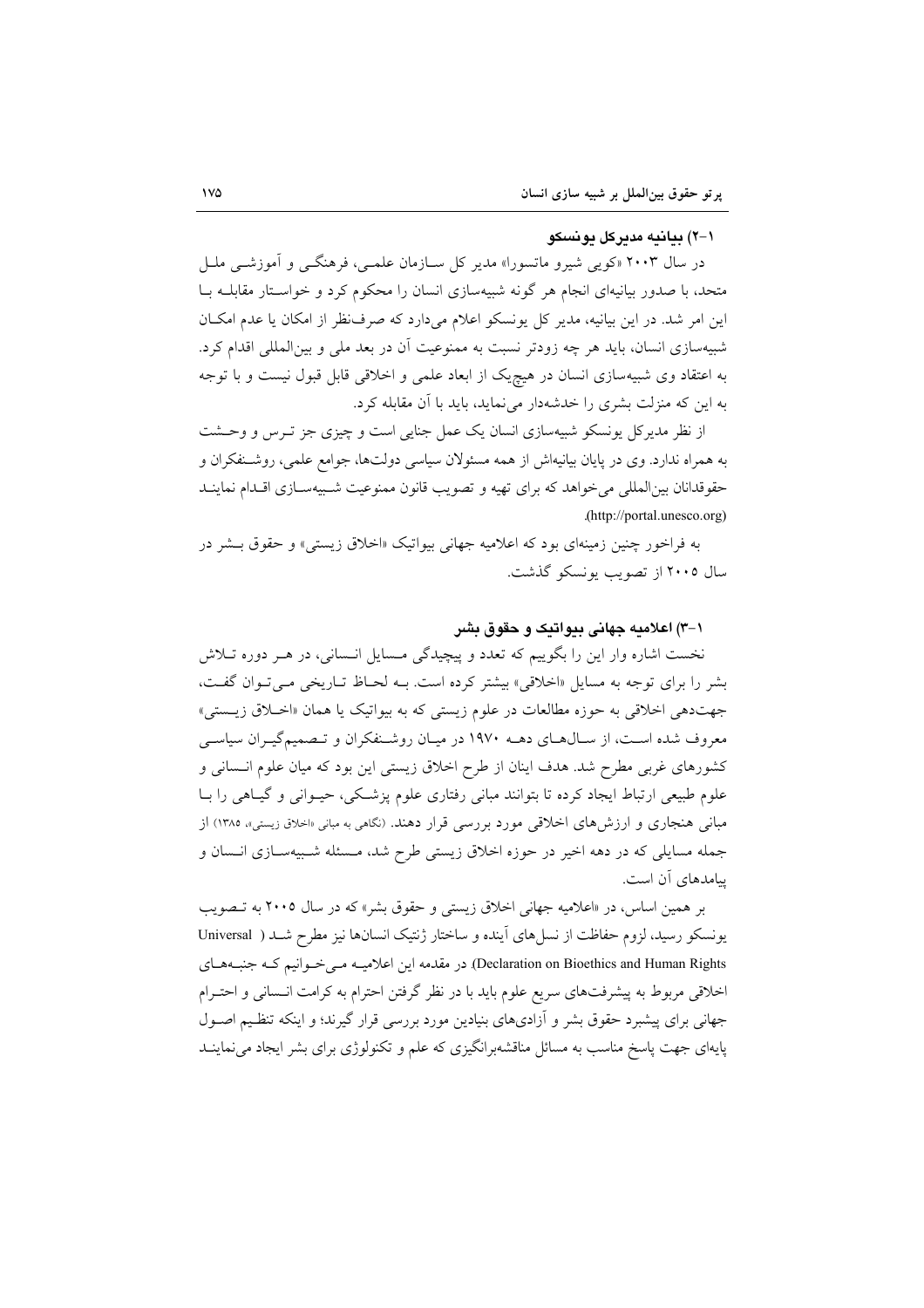ضرورت و فوریت دارند. ضمن آنکه براین نکته تاکید می شود که حساسیت و واکنش اخلاقبی بایــد بخشی کامل از فرآیند پیشرفتهای علمی و تکنولوژیک باشد و به طـور مـشخص اخــلاق زیــستی بايد در مورد چنين موضوعاتي نقش فعالي ايفا نمايد. `

از اصول قابل توجه این اعلامیه که به بحث ما باز می گردد، اصل حمایت از نـسل آینـده است. به موجب ایـن اصـل تـاثیر علـوم زیـستی بـر نـسلهـای آینـده، از جملـه در سـاختار ژنتیکی شان، نیاز به توجه ویژه دارد(ماده ١٦). به عنوان نمونه برخی از متخصصان ژنتیک عقیـده دارند که باید در جهت گسترش ژنهای مثبت و حذف جمعیت ژنهای معیوب حرکت کـرد. اما نکته قابل تامل و توجه اَن است که در خصوص ایــن کــه چــه صــفاتی در انــسان خــوب و برترند و باید گسترش یابند و چه صفاتی نامطلوبند و باید از بین بروند اتفاق نظر وجود ندارد. نکته حائز اهمیت دیگر آن که از این منظر لازمه از بین بـردن صـفات نـامطلوب در انـسانهـا، عقیم نمودن و یا از بین بردن جمعیتهای حامل ژنهای نامطلوب است. در حـالی کـه چنـین موضوعی به شدت در تعارض با حقوق افراد و نسلهای أینده به حساب می آید. در واقــع، بــه نظر میرسد اگر ژنتیک نتایج مثبتی به بار نیاورد و منجر به تبعیض و یا تولید انبوه انـسانهـای مشابه گردد، یکی از بزرگترین اشتباهات جامعه انسانی بـه وقـوع مـیپیونـدد(ژنـوم انـسان وحقـوق بشر، http://www.zendagi.com/new-page-105.htm/2005).

در ارزیابی اجمالی این اعلامیه می توان گفت کـه پونــسکو بــا توجــه بــه شــتاب گــرفتن پیشرفتهای علمی که از جملهی مهمترین أنها شبیهسازی انسان است و احتمال بـروز مـسایل و چالش های انسانی ناشی از آن، توانسته است در قالب یک اعلامیه، اصول کلی را نــسبت بــه همه موارد زیان بخش برای حقوق بشر تنظیم نماید.

۱. در مواد این اعلامیه، همین اهداف به بیانهای مختلف بازگو میشوند و برای پیشرفتهای علمی در این زمینه اصولی مقرر می شود. از مهمترین اصول مقرر در اعلامیه، رعایت کرامت انسان و حقوق بشر است. در ماده ۳ بـه درسـتی تـصریح شـده اسـت کـه کرامت انسان، حقوق بشر و آزادیهای بنیادین باید به صورت کامل مورد احترام قرار گیرند. از جملهٔ دیگـر اصـول مـیتـوان بــه اصـل بیشترین سود و کمترین زیان اشاره کرد که بـه موجـب اعلامیـه در طـي بـه کـارگیري و پیــشرفت دانـش علمـي، کـاربرد پزشـکي و تکنولوژیهای کمکی، منافع مستقیم و غیرمستقیم برای بیماران، مشارکتکنندگان در تحقیق و سایر افراد تحـت تـاثیر بایـد بــه حــداکثر رسیده و هر گونه زیان ممکن به چنین افرادی باید به حداقل برسد. اصل مهم دیگر، استقلال برای تـصمیمگیــری و اصــل رضــایت است. هر گونه مداخله پزشکی پیش گیرانه تشخیصی و درمانی تنها باید با رضایت قبلی، آزادانه و آگاهانه شخص درگیر، مبتنی بر اطلاعات کافی صورت گیرد. برگشت از چنین رضایتی توسط شخص درگیر در هر زمان و به هر دلیل بایـد ممکـن باشـد. همچنین در اعلامیه تاکید شده است که در به کارگیری دانش علمی، اعمال پزشکی و تکنولوژی های کمکـی، آسـیبپــذیری انسان باید مورد توجه قرار گیرد. لذا افراد و گروههایی با آسیبپذیری خاص باید مورد حمایت ویژه قـرار گیرنـد و تمامیـت فردی آنها مورد احترام باشد. به علاوه برابری اساسی تمامی افراد انسانی در کرامت و حقوق باید مورد توجه باشد بـه نحـوی كه به طور عادلانه با آنها برخورد شود. خلـوت و محـيط خـصوصي اشـخاص درگيـر و همچنـين محرمانــه بـودن اطلاعـات شخصی شان باید مورد احترام قرار گیرد. (مواد ۳ الی ۱۱ اعلامیه).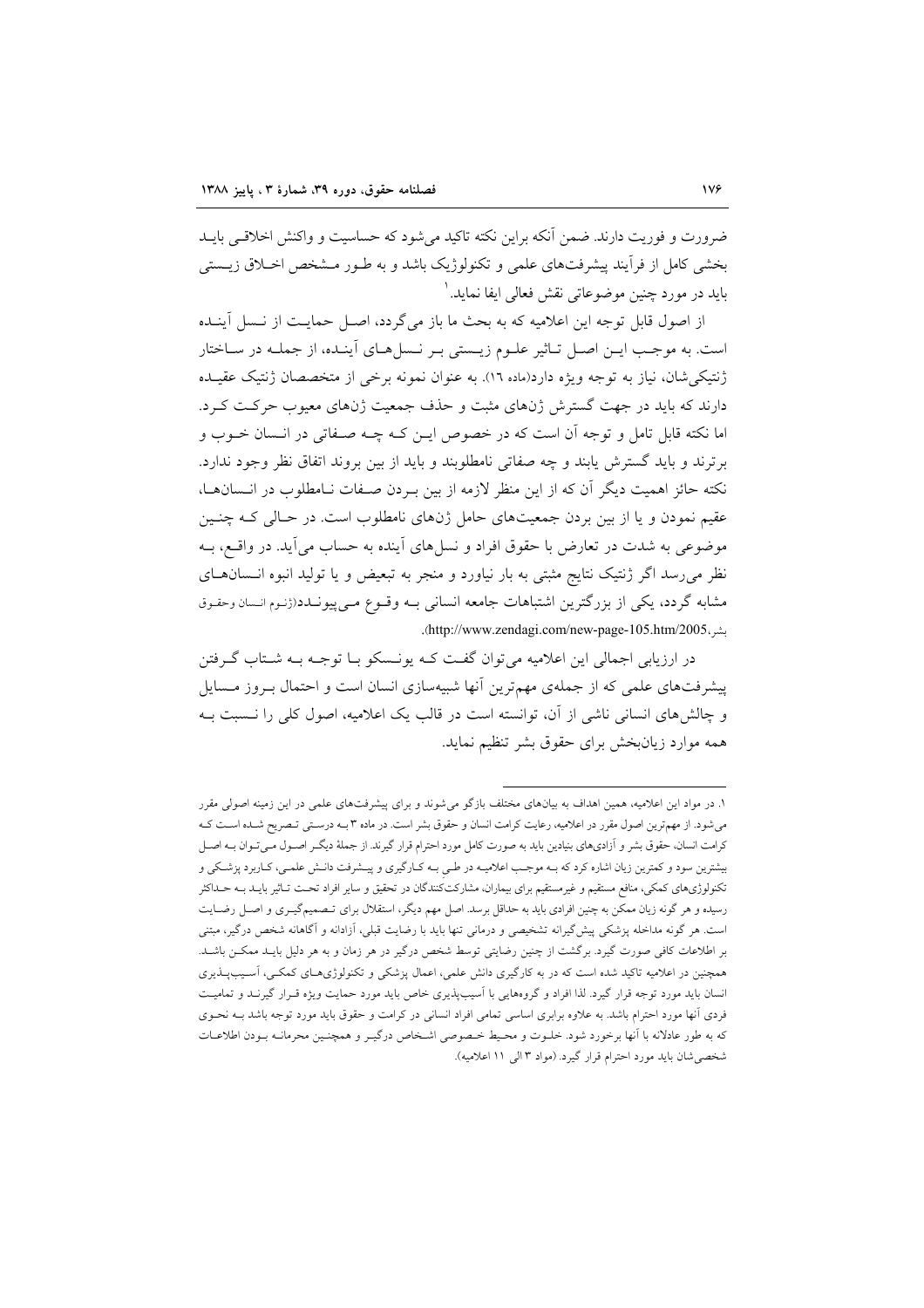۲– و اکنش سازمان پهداشت جهانی (WHO) په پدیده شیپهسازی انسان

جا دارد پیش از بیان چگونگی واکنش سازمان بهداشت جهانی، به این نکته اشاره کنیم ک مسئله سلامتی عمومی به عنوان یک از مسایل مرتبط با اهداف سازمان ملل متحـد چنـدین بـار در منشور ملل متحد تکرار شده است (مـواد ٦٢و٥٥،١٣،٥٧). بنابراین، طبیعی می نمود کـه تـشکیل یک سازمان بین|لمللی که عهده دار وظایف بین|لمللی در این زمینه باشد به سرعت پیگیـری، و به فاصلهای اندک از تاسیس سازمان ملل، اساسنامه کارگزاری تخصصی با نام سازمان بهداشت جهاني در ٢٢ جـولاي ١٩٤٦ تــصويب و در ٧ آوريــل ١٩٤٨ لازم الاجــرا شــود ( .C-H Vignes&H.J. Schlenzka, 1983, pp.406-407). به ملاحظه این وظایف و در تلاش بـرای تـامین سلامت مردم سراسر جهان در بالاترین درجه ممکن (ماده ۱ اساسنامه سـازمان)، سـازمان بهداشـت جهانی همزمان با آغاز انقلاب ژنتیک، از سال ۱۹۹۷ فعالانــه درگیــر ارزیــابی ابعــاد اخلاقــی و اجتماعی تحولات بیوتکنولوژی و ژنتیک به دلیل تاثیرات عمده آنها بر سلامتی انسان شد.

در این میان شبیهسازی به طور خاص، بسیار مورد توجه واقع شــد و موضــوع دو قطعنامــه مجمع بهداشت جهاني به شـمارههـاي WHA 50.37 و WHA 51.10 قـرار گرفـت. بررسـي ايـن قطعنامهها و سایر فعالیتهای سازمان بهداشت جهانی در خصوص شبیهسـازی انـسان از ایـن جهت اهمیت دارد که سازمان هرگونه شـبیهسـازی مولـد انـسان را قاطعانـه مـردود و ممنـوع می داند، در عین حال که راه را بر تحقیقات دارای جنبه درمانی نمی بندد.

### ٢-١) قطعنامههای مجمع بهداشت جهانی

مجمع بهداشت جهانی برای نخستین بار موضـوع شـبیهسـازی انـسان را در سـال ۱۹۹۷ در قالـب قطعنامه 30.37 WHA مورد بررسی قرار داد. در این اجلاس شبیهسازی انسان برای اهـداف مولـد مـورد بحث و بررسی دقیق قرار گرفت و در نهایت مجمع به عنوان نتیجه مذاکرات اعلام نمود که «اسـتفاده از شبیهسازی برای تکرار انسان به لحاظ اخلاقی غیرقابل قبول و مغایر تمامیت انسان و اخلاقیات است».

در پی آن، پنجاه و یکمین مجمع بهداشت جهانی در سال ۱۹۹۸، با تکیه بـر قطعنامــه بــالا و بــا توجــه خاص به اعلامیه جهانی یونسکو در خصوص ژنوم انسان و حقوق بشر و نیز پروتکل الحاقی به کنوانسیون پیش گفته شورای اروپا راجع به کاربردهای علوم زیـستی و پزشـکی، کـه هـر دوی آنهـا بـر ممنوعیـت شبیهسازی انسان تصریح کردهاند؛ به علاوه با ملاحظه این که اطلاعـات فعلـی حاصـل از مطالعـات روی جانداران حاکی از ناایمن بودن به کارگیری این شیوه برای اهداف مولد در مـورد انـسان اسـت؛ و از همـه مهمتر پیش بینی ناپذیری همه آثار پیشرفت در زمینه شبیهسازی و تهدید جدی امنیت افـراد و نــسل بعــدی انسان، اقدام به تصويب قطعنامهاي با عنوان «مفاهيم اخلاقي، علمي و اجتمــاعي شــبيه ســازي در رابطــه بــا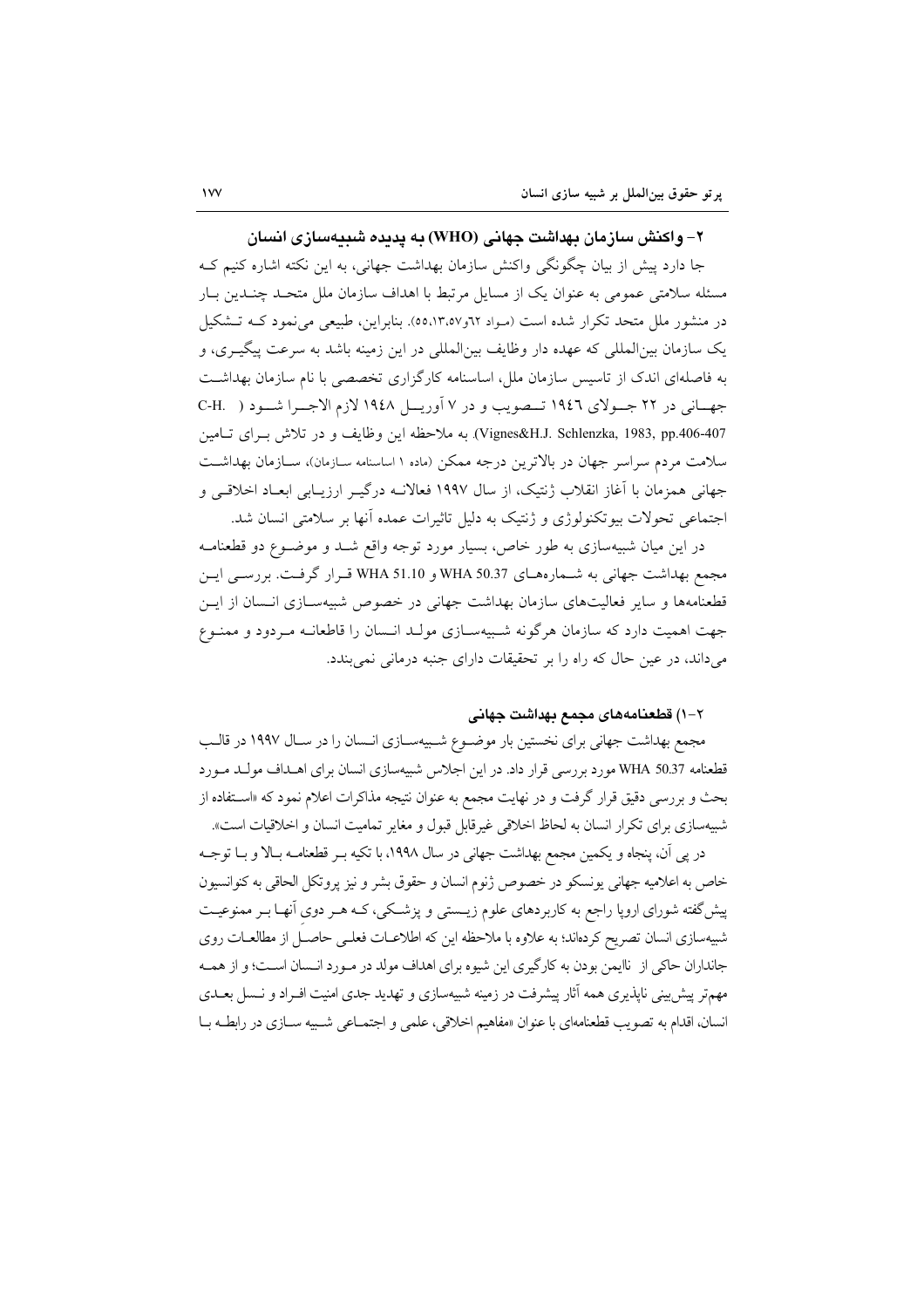سلامت انسان» نمه د (WHA 51.10) Ethical, Scientific and Social Implications of Cloning in (Human Heath, at: www.who.com

اهم مواردی که توسط این قطعنامه مورد تصریح و تاکید قرار گرفته است عبارتند از: ۱- شبیهسازی برای تکرار افراد انسانی به لحاظ اخلاقی غیرقابـل قبـول و مغـایر کرامـت انسان و تمامیت افراد می باشد.

۲– الزام دولتهای عضو به اتخاذ اقدامات مناسب از جمله اقدامات حقوقی و قضایی برای ممنوعیت شبیهسازی با هدف دفاع از انسانها.

علاوه بر موارد فوق، در این قطعنامه از دبیرکل خواسته شد تا گروهی را بـا هــدف روشــن ساختن مفاهیم و توسعه اصول کل<sub>ی</sub> مربوط بــه چگــونگی اســتفاده از شــیوههــای شــبیهســازی غیرمولد، ایجاد نموده و به پنجاه و دومین مجمع بهداشت جهانی درخصوص اقدامات سـازمان گزارش نماید.

٢-٢) كار گروه منتخب دبير كل و تنظيم اصول راهنما

طبق قطعنامه WHA51.10 دبیرکل سازمان می بایست یـک کـارگروه را ایجـاد تـا موضـوع چگـونگی شبیهسازی غیرمولد را بررسی کند. این کارگروه متشکل از کارشناسان مستقل و دولتبی در مرکز ســازمان بهداشت جهانی از ۱۲ تا ۱۶ اکتبر ۱۹۹۸ تشکیل جلسه داد تا گزارشی را بـه عنـوان نخـستین پـیشiنویس اصول راهنما و توصیهها به WHO و دولتهای عضو تهیه کند. دبیر کل از کارگروه خواسته بـود بـرای ارزیابی کاربردهای فعلی و بالقوه شبیهسازی، نه تنها تکنیکهای شبیهسازی بلکه محدوده کلـی دستکاری ژنها و تاثیرات آن بر سلامتی انسان را مورد بررسی قرار دهند.

حاصل کار، سند پیش نویس اصول راهنما شد که همانند دیگر اسناد مشابه ابتنـای کلـی بـر ارزش های بنیادین نظیر کرامت، حقوق بشر و آزادی دارد و در بردارنده نکات زیر است:

۱) تحقیق و توسعه ژنتیک باید همراه با آموزش و بحث عمومی در میان تمامی بخشهای مربوط جامعه صورت گیرد. چرا که درک نادرست از علم می تواند از سـودمندی کـاربرد علـم ژنتیک در مورد سلامتی انسان بکاهد. به علاوه نگرانی های اخلاقی در این خصوص باید مـورد بررسي جدي قرار گرفته و در هر دو سطح ملي و بينالمللي دقت كافي صورت بگيرد.

۲) قانونگذاری شتابزده یا زودتر از موعد درخصوص شاخه در حال رشد سریع ژنتیک، می تواند نتیجه معکوس دهد. لذا قانونگذاری و اصول راهنما باید مبتنـی بـر ارزیـابی کامـل و صحیح علمی و اخلاقی تکنیکهای مربوط باشد. به علاوه قوانین و اصول باید به اندازه کافی کلی و عمومی باشند تا با تحولات و پیشرفتهای جدید قابل تطبیق بوده و به صورت دورهای مورد بررسی مجدد قرار گیرند.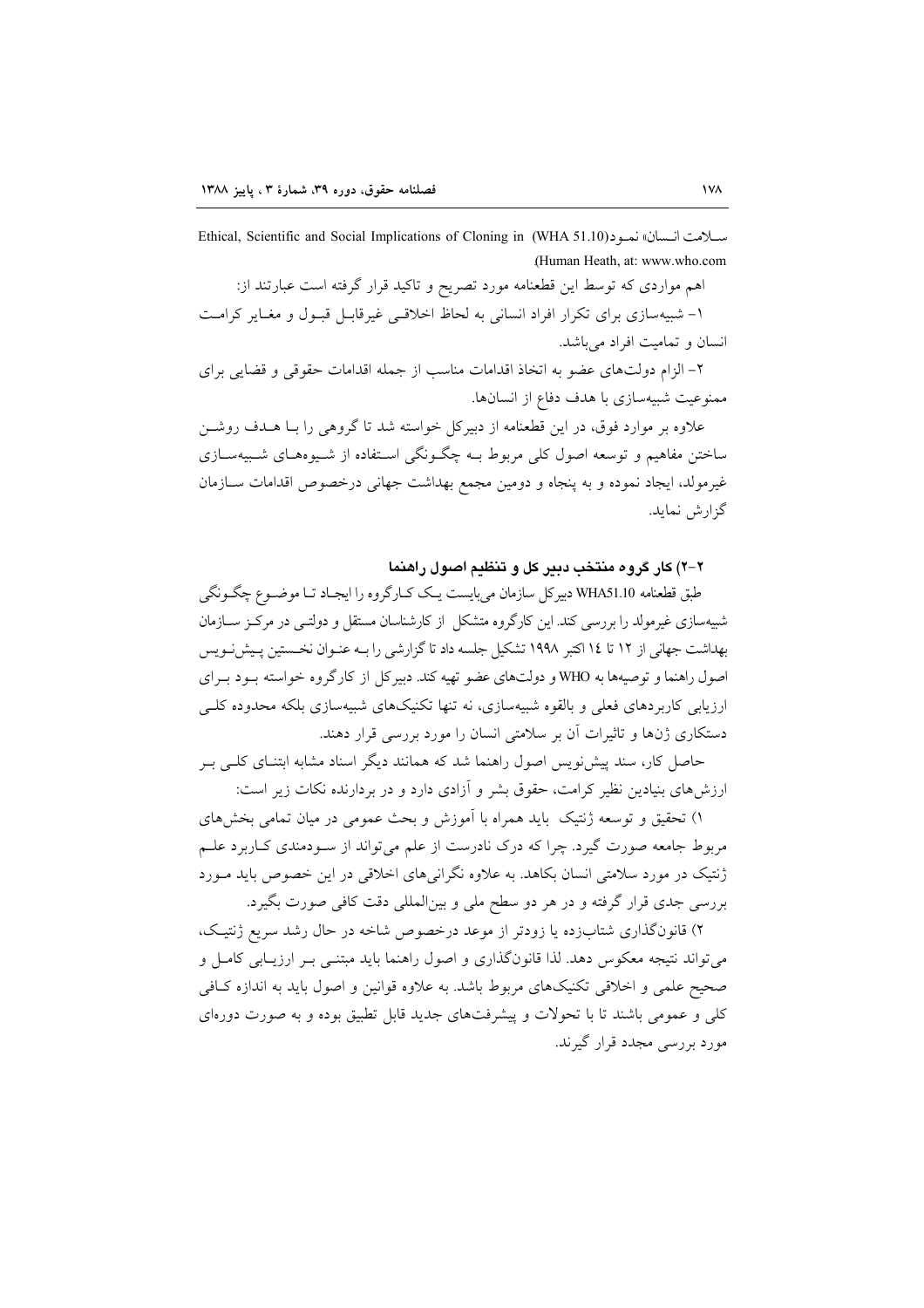۳) افراد حق حفظ کنترل بر دادههای ژنتیک خودشان را دارنـد، لـذا هـر گونـه دسـتیابی و استفاده باید از طریق رضایت، قرارداد با قانون صورت گیرد. اطلاعات ژنتیک نبایید بیه عنبوان مبنایی برای امتناع از استخدام یا بیمه محسوب شود.

٤) اخلاق حرفهای اقتضاء می کند یافتـههــای تحقیقــات پزشــکی کــه دارای اهمیــت بــرای سلامت عمومی هستند در نخستین فرصت منتشر شوند. دریغ نمودن چنـین یافتـههـایی بـرای اهداف مالي يا ساير اهداف شخصي مغاير اخلاق حرفهاي است.

٥) مداخلات ژنتیک در خصوص انواع غیرانسانی ممکن است به صورت عمـده منجـر بـه توسعه و بهبود سلامت انسان و رفاه او شود. با این حال، اطلاعات بیشتر مـستلزم دسـتیابی بـه نتايج مورد نظر درخصوص خطرات و منافع حاصل از اين امر است. لذا تحقيق و توسعه بايــد ادامه يابد اما، مراقبت و بازنگری مداوم زيانهای بالقوه هم امری ضروری است.

٦) اگر چه مداخلات ژنتیک وعدههایی عظیم برای بهبود سلامتی انسان ارائه مـی کنـد، امـا باید مراقب بود تا مبادا این مداخلات منجر به تبعیض نژادی، بدنامسـازی، تبعـیض یـا توسـعه سیاستهای اجتماعی ظالمانه شود.

۷) همانطور که در قطعنامه WHA 51.10 ذکر شده «... شبیهسازی برای تکرار افراد انسانی به لحـاظ اخلاقی غیرقابل قبول است و مخالف کرامت و تمامیت انسان محسوب مے شـود». بررسـبی جزئیـات ملاحظات اخلاقی، علمی، اجتماعی و حقوقی که مبنای فراخوان ممنوع نمودن شبیهسازی مولـد اسـت، بايد ادامه يابد. '

این گزارش در سال ۱۹۹۹ در اجلاس پنجاه و دوم مجمع توسط دبیر کل ارائه شد و مـورد تائید دولتهای عضو قرار گرفت. <sup>۲</sup>

(Cloning in Human Heath, Report by the Secretariat Fifty- Second World Health Assembly, A52/12, at: www.who.com)

۱. دیگر اصول راهنما عبارتند از: ۱– شبیهسازی DNA، ژنها و سلولها در اموری نظیر تحقیق، پیونـد، ســاخت واکــسنهــا، داروسازی و محصولات تشخیصی برای مدت زمان طولانی بدون نتایج منفی اخلاقی و پزشکی مورد استفاده قرار میگرفتنـد. با این حال، ضمن توجه به تضمینهای موجود، آنها باید در رابطه با پیشرفت کاربردها و تکنیـکهـای جدیـد مـورد ارزیـابی مجدد قرار گیرند؛ ۲- هرچند ممکن است به موجب پیشرفت تکنیکهای شبیهسازی برای تولید بافتها و ارگانهای انسان از سلولهای غیرجنسی، منافع درمانی عمدهای به دست بیاید، اما محققان باید متعهد به انجام اعمالشان در محدودهای باشـند ک شامل شبیهسازی مولد انسان نشود. به علاوه فعالیتهایشان را در راستا و مطابق با الزامات حقوقی و اخلاقی توسعه دهند.

۲. گفتنی است که بنابر اصول و توصیههای مذکور، سازمان بهداشت جهانی به انجام موارد زیر متعهد میشود: ۱) استقرار و ایجاد یک مرکز ژنتیکی واحد در چارچوب سازمان، جهت انجام توصیه و ارائه حمایت نسبت به دولتهـای عـضو در زمینـه توسعه سلامتی، تحقیق، آموزش و پرورش و اصول اخلاقی؛ ۲) نظارت بر پیشرفتها و حمایت از دولـتهـای عـضو جهـت برقراری اقدامات ضروری حقوقی و قانونی با هدف ممنوعیت شبیهسازی انسان برای اهـداف مولـد؛ ۳) بـازنگری و ارزیـابی تحولات تكنيكي اخير در زمينه توليدمثل كمكي و الزامات اخلاقي و اجتماعي آن.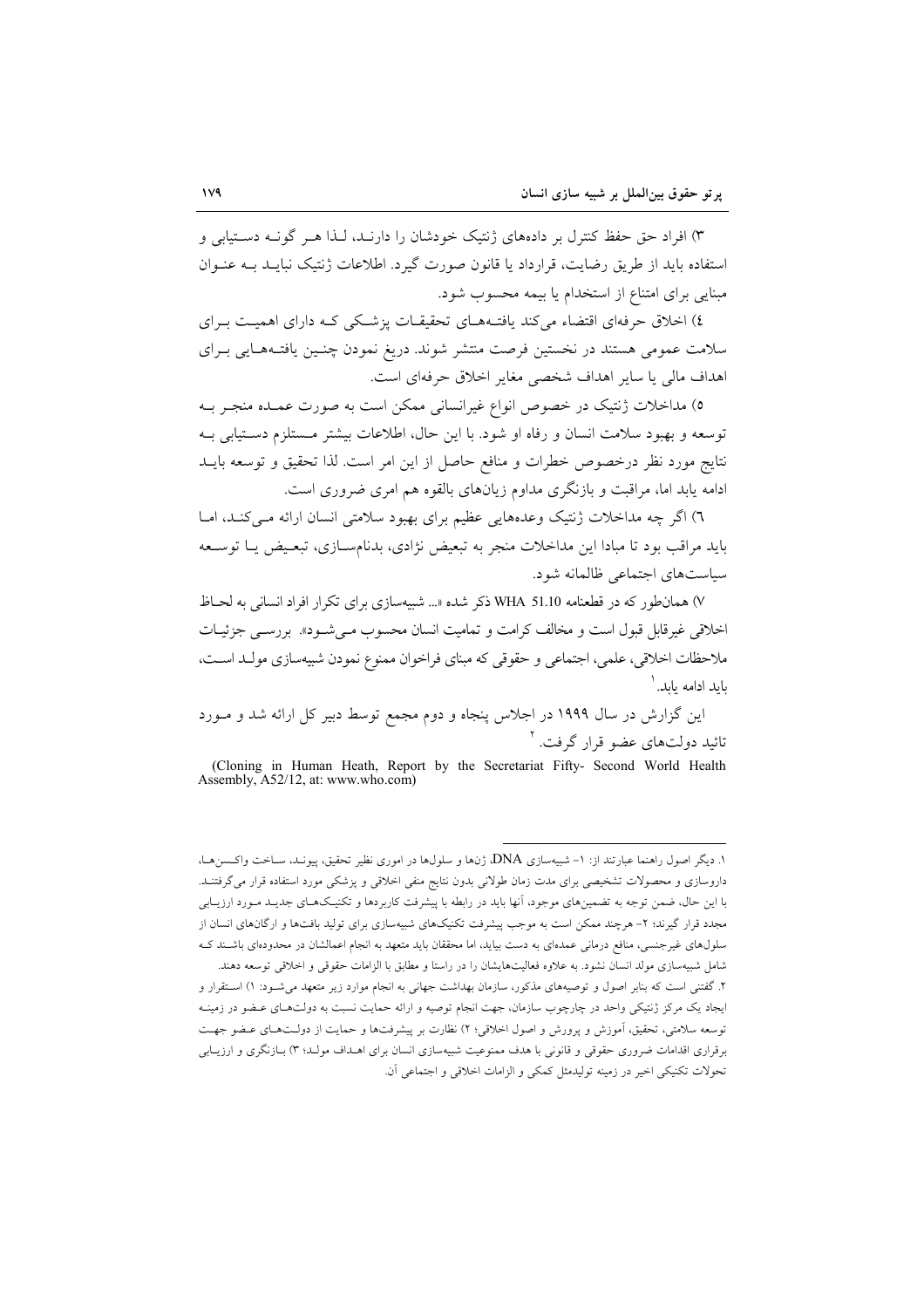#### ۲–۳) فعالیتهای بعدی سازمان بهداشت جهانی

در سال ۲۰۰۰ در ادامهٔ فعالیتهای سازمان بهداشت جهانی، در خصوص نظم بخشیدن به شبیهسازی انسان، دبیر کل این سازمان اعلام کرد که به اعتقاد او اکنون زمان گسترش و بـسط نقش سازمان از توجه اولیه درخصوص شبیهسازی و موضوعات مربوط به آن، بــه مجموعــهای از فعالیتهای استراتژیک دربرگیرنده شاخه اخلاق زیستی فرا رسیده است. از دیـدگاه وی بـا توجه به نیاز آشکار به مشارکت گذاشتن دانش و دیدگاهها در میان دولتهای عضو برای بهبود ساختار موجود، چنین فعالیتهای جدیدی مکمل فعالیت یونسکو و شـورای اروپـا محـسوب می شود که در سال های اخیر به شکل تحسین برانگیزی ترویج فعالیت بـین المللـی درخـصوص موضوعات اخبلاق زيستي را برعهيده داشتهانيد. Cloning in Human Health, Report by the (Director- General, Fifty- Third world Health Assembly, A53/15, at:www.who.com

با توجه به این گزارش دبیرکل، سازمان در راستای انتقال توجه از موضوع شـبیهسـازی بـه مسائل عمده در چارچوب اخلاق زیستی اقدام به تعیین بایدهای نهایی برای دولتهای عـضو درخصوص مسئله شبیهسازی کرد. از جمله مهمترین این بایدها برقراری سیاستها و مقـررات سخت و دقیق درخصوص شبیهسازی مولد انسان و همچنین شبوههای موثر بـرای نظـارت بـر اجرای آنهاست. ۱

(Reproductive Cloning of Human Beings, Status of the Debate in the United Nations General Assembly, Report by the Secretariat, Eb 115, INF. Doc./2 at: www.who.com) بر این اساس می توان گفت سازمان بهداشت جهانی با تعیین بایــدها و اصــول ضــروری بــا هدف تمرکز بیش از پیش بر شاخه جدید اخلاق زیــستی، در همـان حـال کـه بررســی مــسئله شبیهسازی انسان را به طور خاص- با توجه به طـرح ایــن موضــوع در ســازمان ملــل در ســال ۲۰۰۱– به صورت موازی با فعالیت سازمان ملل ادامه داد، عمـده فعالیـت خـود را بـر اخـلاق زیستی متمرکز کرد.

با وجود اهمیت فراوان مصوبات و اقدامات دو کارگزاری تخصصی ملل متحـد، ضـرورت رسیدگی به مسایل ناشی از شبیهسازی چنان بود که ایجاب می کرد خود سازمان ملـل مـستقیماً ياي به اين عرصه بگذارد.

۱. دیگر بایدهای مهم عبارتند از: توسعه سیاستها و مقررات به علاوه کمک به سایر دولتهای عضو برای توسعه و گسترش سیاستها و مقررات خودشان؛ ایجاد یا گسترش کمیتههای اخلاق ملی برای بررسی تمامی پروژههای تحقیقاتی پیشنهادی، جهت تضمین این موضوع که تمامی تحقیقات از سیاستها، مقررات و قوانین ملی پیروی میکنند؛ کمیتههـا بایــد متـشکل از محققان، كارشناسان پزشكي، اجتماعي، حقوقي و مذهبي باشند ؛توسعه و اجراي برنامههاي آموزشي درخىصوص موضـوعات مربوط به شبیهسازی انسان برای افزایش سطح آگاهی به خصوص در میان سیاستگذاران، مدیران برنامهها و رهبران جامعه.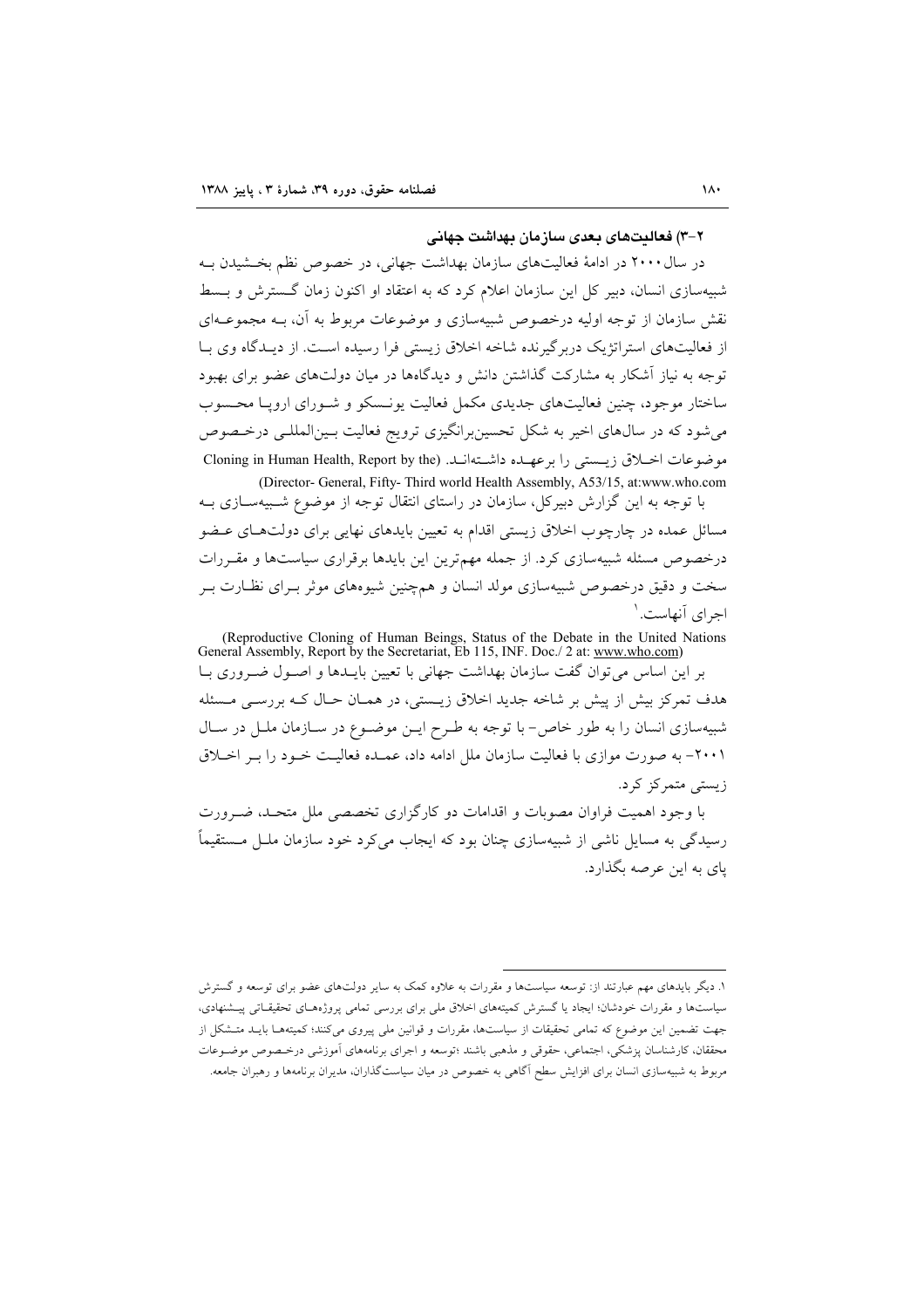# ۳) اقدامات سازمان ملل متحد در مورد شییهسازی انسان ٣–١) سر آغاز طرح موضوع در مجمع عمومي

فعالیت سازمان ملل متحد در خصوص مسئله شبیهسازی مولد انسان به طور خاص از سال ۲۰۰۱ با طرح درخواست فرانسه و آلمان مبنی بر تنظیم کنوانـسیونی در ایــن خـصوص آغــاز گشت. این دولتها با یادآوری ماده ۱۱ اعلامیه جهانی ژنوم انسان و حقوق بــشر مـصوب یونــسکو که مقرر میدارد «اعمال مغایر کرامت انسان، نظیر شبیهسازی مولد انسان، نباید مجاز شـمرده شـوند»، انجام مذاکره در خصوص تدوین سند حقوقی بین(لمللی برای ممنوعیت شبیهسـازی مولـد انـسان را در سازمان ملل پیشنهاد کردند.

به نظر میرسد آن هنگام که پیشنهاد تنظیم کنوانسیون برای منع شـبیهسـازی مولـد انــسان، اولین بار در مجمع عمومی (کمیته ششم) مورد طرح و بررسی قرار گرفت، این گونـه برداشـت می شد که درباره محدوده کنوانسیون اجماع وجود دارد. (General Assembly Resolution 56/93, 2001) اما در واقع این اجماع گسترده یا به ظاهر نبود مخالفت جدی، در نتیجـه آشـنایی انـدک نمایندگان دولتها با این موضوع بود. زیرا در همـان بحـثهـای اولیـه، اَشـكار شـد كَـه ایـن موضوع برای اعضای کمیته ششم بسیار نو و بدیع است. چـرا کـه عناصـر علمـی و تکنیکـی شبیهسازی به قدری پیچیده بودند که حقوقدانان بین المللی با آن آشنا نبوده و نمی توانستند بـه سرعت آن را درک کرده و بر آن چیره شوند. لذا پس از انجام بحثهای علمـی در بهـار ۲۰۰۲ در پاییز همان سال، به دلیل بدیع بودن موضوع و عدم اعتقاد بسیاری از دولتها بـه اهمیـت و فوریت رسیدگی به این مسئله، بحث محدود به گروه کوچکی از دولتها با دو دیـدگاه کـاملاً متمايز شد.

برخی از ممنوعیت جامع دفاع می کردند و گروهی دیگر به شدت با ممنوعیت شـبیهسـازی درمانی مخالف بودند. با این حال نمایندگان هر دو گروه، برای اثبـات دیدگاهـشان بـه حقـوق بشر استناد کرده و *توافق د*اشتند که *تولید انسان از طریق شبیهسازی* منجر بـه نقـض فردیـت و كرامت انسان مى شود. اما در خصوص محدوده ممنوعيت ميان آنها اختلاف نظر وجود داشت.

دولتهای خواهان ممنوعیت کامل شبیهسازی از قبیل اسـیانیا، واتیکـان و آمریکـا، رویـان را انسان تلقی کرده به نحوی که او را نسبت به تمامی حمایتهای انسانی، مستحق می دانستند. از دیدگاه آنان، تولید رویان به قصد از میان بردن آن بعد از پایان تحقیق، منجر بـه نقـض حقـوق بشر رويان مي شود. نگراني ديگر طرفداران ممنوعيت كامل، سرنوشت كودكان كلون شـده بـود که ممکن است حقوق ذاتی و سلب ناپذیر آنها در پی احساس ننگ اجتماعی یا ضـربه روحـی و عدم سلامتی ناشی از شبیهسازی، به درستی استیفا نشود. به علاوه از نظـر آنهـا، شـبیهســازی منجر به کاستن از ارزش شخصیت انسان می شود چرا که به سادگی مـی تـوان جـایگزین آن را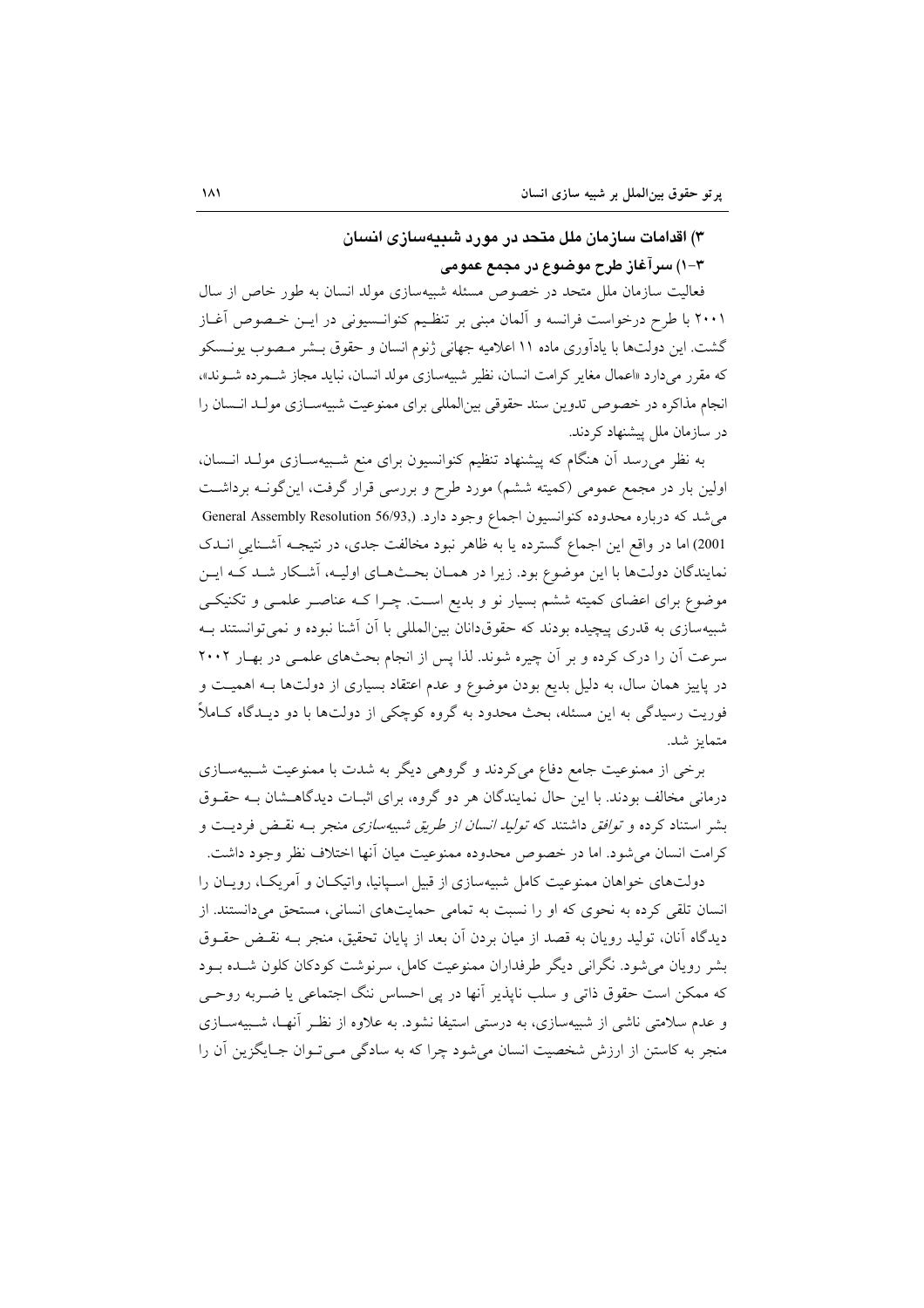تولید نمود. از جملهی دیگر نگرانی های این گروه، وجـود احتمـال افـزایش درخواسـت بـرای رویان انسان در پی شبیهسازی درمانی است که در نهایت رویان انسان را تبدیل به یک کـالای تجاری می کند که از اساس مغایر با کرامت انسانی است.

در نتیجه، طرفداران ممنوعیت کامل، بنا به دلایل یاد شده و به لحاظ یکسانی تکنیکهـای همانندسازی درمانی و مولد، معتقد بودند درصورت مجاز بودن شبیهسـازی درمـانی بـه علـت وجود رویان شبیهسازی شده اعمال کنترل بر روی آن چـه کـه صـورت مـی گیـرد، غیـرممکن خواهد بود. بدین ترتیب ناکارآمدی ممنوعیت جزئی اثبات می شود و ممنوعیـت کامـل بهتـرین گزینه برای محدود کردن شبیهسازی انسان خواهد بود(171-169, pp.169). Arsanjani, 2006, pp.169).

در مقابل أنهايي كه فقط از ممنوعيت شبيهسازي مولد حمايت مي كردنـد از قبيـل مـالزي، ژاپــن، آلمان، فرانسه، اوگاندا، روسیه و پرتغال، به صراحت یا به طـور ضـمنی، مفهـوم «رویـان» بــه عنـوان موجود مستحق حمایت هم اندازه با یک انسان کامل را رد می کردنـد. طبــق اســتدلال آنهــا، درمــان IVF، برخی از اشکال خاص کنترل بارداری و سقط جنین همگی منجر به از میان بـردن رویـان می شوند. از آنجا که این روش۵ا مجاز شمرده می شوند، توجیهی برای ممنوعیت شـبیهسـازی درمانی بر این مبنا وجود ندارد. به عقیده آنها همانطور که در قـوانین ملـی برخـی از کـشورها مقرر شده، می توان تحت شرایط خاصی شبیهسازی درمانی را طبی ١٤ روز اولیـهای کـه تخـم بارور می شود، مجاز شمرد. چرا که ایجاد جنین برای استفاده از سـلولهـای بنیـادی آن، واجـد منافع پزشکی مهم است و این کار باید قانونـاً مجـاز شــمرده شــود. بــه اعتقــاد ایــن گــروه در شبیهسازی درمانی سلولهای سالم به جای سلولهای معیوب جایگزین میشوند، سـلولهـایی که در آنها از کد ژنتیکی خود فرد استفاده میشود و خطـر واپـس زدن آن بعـد از جـایگزینی بسیار کاهش می یابد. هدف این امر نیز، به هیچ وجـه تولیـد کلـونهـای انـسانی نیـست بلکـه مقصود آن است که به شخص امکان بازیـابی حیـات و سـلامتی کامـل داده شـود( National (Reference Center for Bioethics Literature, 2004, Note 24

به علاوه طرفداران ممنوعیت جزئی، بـه حـق آزادی فکـر و تحقیقـات علمـی هـم اسـتناد می کنند و معتقدند ممنوعیت کامل درخصوص تکنولوژیهای خـاص و آزمـایشهـای علمـی یاسخ غیرمنطقی به ترس از سوءاستفادههای بالقوه و احتمالی است. لذا از دیدگاه آنهـا بهتـرین راه برای جلوگیری از تولد کودکان کلون شده، یک معاهده جهانی است و تنها راهی که چنسین معاهدهای مورد اقبال جامعه جهانی قرار بگیرد، محدود کردن آن به شبیهسازی مولد است. چرا که برخی دولتها اعلام نمودهاند که در مذاکراتی که هدف آن ممنوعیت کامل باشـد، شـرکت نخو اهند کے د(Arsanjani, 2006, pp.169-171).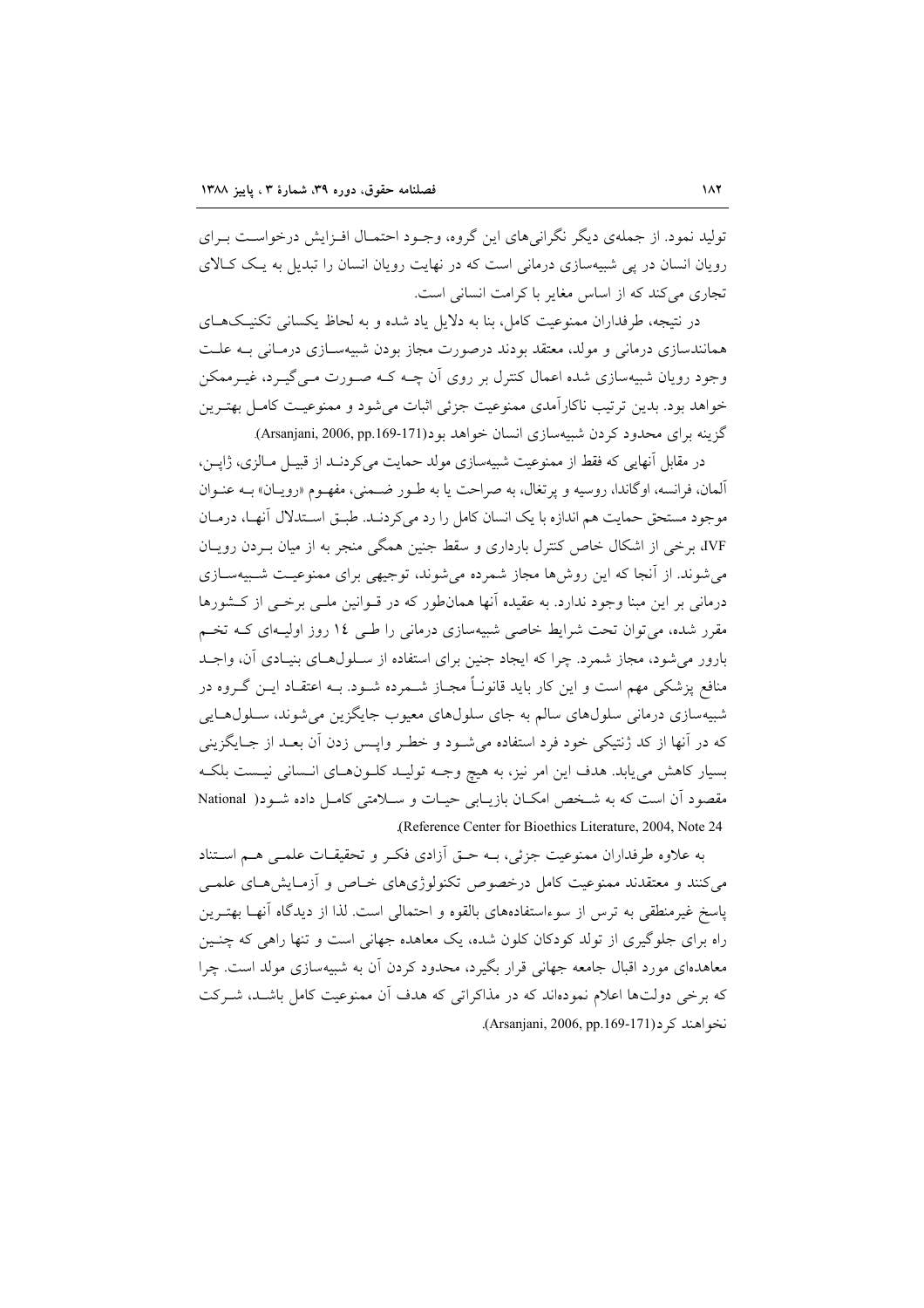#### ٣-٣) اعلاميه ٢٠٠٥

در فاصله پاییز ۲۰۰۲ تا سال بعد، اتفاقات مهمی رخ داد که منجر به آمادگی عمومی بیشتر برای پیگیری موضوع شد. از جمله این که، مسئله در سـطح ملـی در برخـی کـشورها و یــا در سطح منطقهای از جمله اروپا و سایر مناطق مورد بحث و آزمون قرار گرفت. با این حـال درک مناسبتر از این پدیده، نه تنها منجر به اجماع میان نمایندگان نشد بلکه اصرار آنها بـر مواضـع خودشان شــدت و گـستردگی بیــشتری یافـت (Doc.A/C.6/58/L.2 and A/58/520) از ایــن رو، تلاشها در کمیته ششم طی سال ۲۰۰۳ برای کم کردن فاصله مواضع میان دو گروه به نتیجهای ن سىلە(Doc. A/C.6/58/L.9).

در واقع، برأيند بحثها حاكي از آن بود كه دستيابي به اجماع مقدور نخواهد بــود. لــذا در آخرین روز اجلاس کمیته ششم در سال ۲۰۰۳، ایران به نمایندگی از دولتهای عضو سـازمان كنفرانس اسلامي پيشنهاد تعليق موضوع را تا سال ٢٠٠٥ مطرح كرد(Doc.A/C.6/58/SR.23). در نهایت با رایگیری در مجمع عمومی، تصمیم گرفته شد که موضـوع تـا سـال ٢٠٠٤ مـسکوت بماند. با این حال روند شروع دوباره مذاکرات در سـال ٢٠٠٤ هـم نویـد بخـش شـکل گیـری اجماع درخصوص موضوع نبود. در این سال هم دو طرح به رهبری کاستاریکا و بلژیک ارائـه شدند که حاکی از استمرار دو دستگی آراء میان دو گروه بود. با این حال آنچه که در مـورد آن اتفاق آراء وجود داشت، لزوم پرهيز از راي گيري درخصوص موضوع بود. اين امر باعث شـد که در آخرین روز اجلاس در سال ۲۰۰٤، ایتالیا پیشنهاد نماید که به جـای تنظـیم کنوانـسیون، اعلامیهای توسط مجمع عمومی سازمان ملل صادر شود. این پیشنهاد مورد استقبال قرار گرفت. کمیته ششم در ۱۸ فوریه ۲۰۰۵ برای بررسی اعلامیه پیشنهادی ایتالیا تشکیل جلسه داد. بـه

موجب این اعلامیه دولتهای عضو به ممنوعیت تمامی اشکال شبیهسازی تا جایی که مغایر بـا كرامت انسان و حفاظت از زندگى بشر است، فراخوانده مى شدند. (Doc. A/59/516/Add.1)

با این حال، این متن هم منجر به اجماع میان دولتها نشد و در نهایت کمیته شــشم بـرای تصمیمگیری درخصوص مسئله، مجبور به رایگیری شد. نتیجه رایگیری در کمیتـه، تــصویب اعلامیه با ۷۱ رای موافق در مقابـل ۳۵ رای مخـالف و ٤٣ رای ممتنــع بـود. متعاقـب تــصويب اعلامیه در کمیته، متن آن در تاریخ هشت مارس به مجمع عمومی ارائه شد و با ۸٤ رای موافق در مقابل ۲٤ رای مخالف و ۳۷ رای ممتنع به تصویب رسید. در تاریخ ۲۳ مارس ۲۰۰۵ مصوبه مجمع عمومی در مورد شبیهسازی انسان با عنوان «اعلامیه ملل متحد درخصوص شبیهسازی انسان» منتشر شد(A/RES/59/280).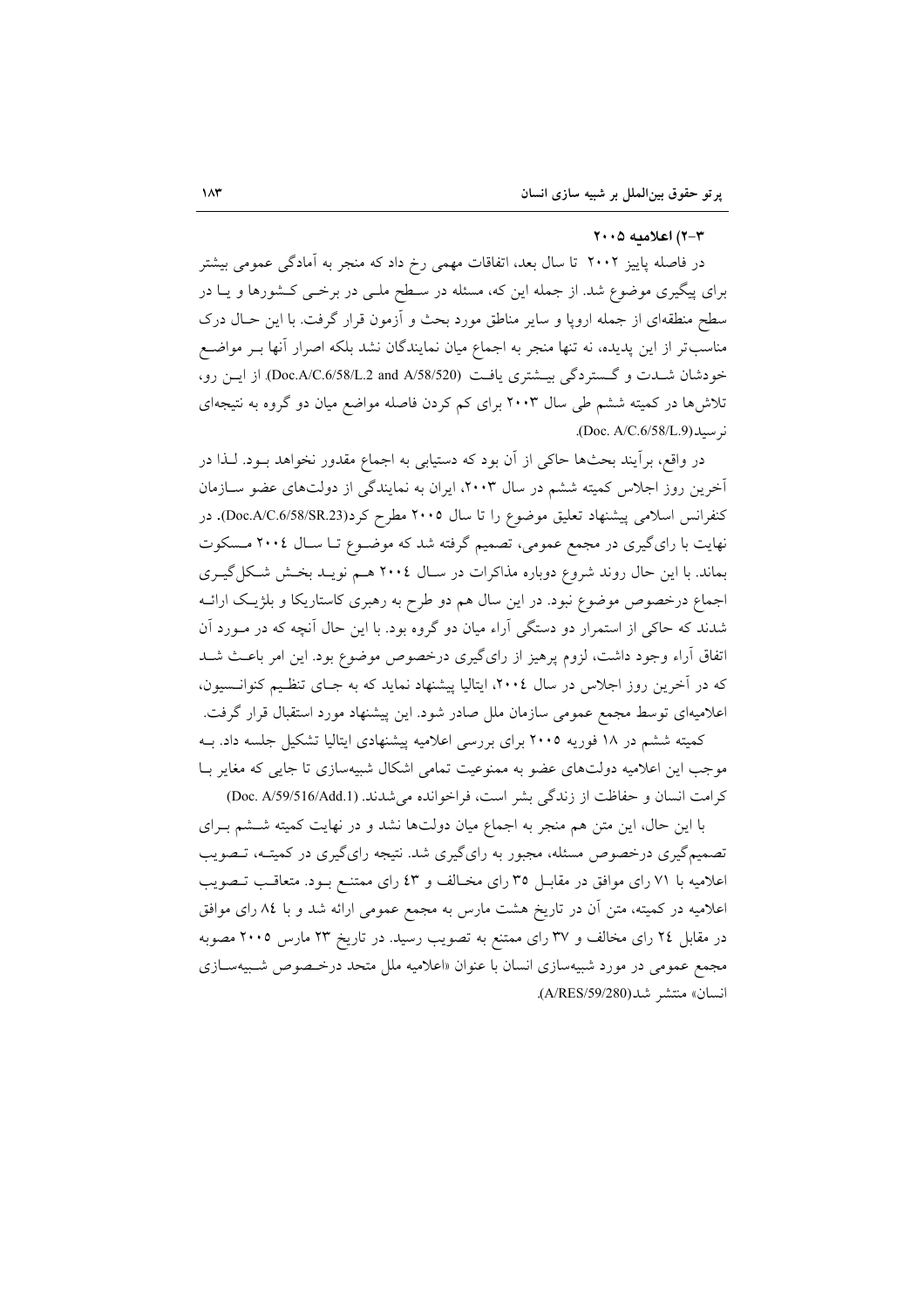#### ۳–۲–۱) تحلیل محتوای اعلامیه

اعلامیه ملل متحد درخصوص شبیهسازی انسان شامل یک مقدمـه در ۸ قـسمت و ٦ بنـد است و لحنی بسیار کلی دارد. اعلامیه نه شبیهسازی انسان را تعریف میکند و نَه به صراحت و به طور کامل همه انواع شبیهسازی انسان را ممنوع میکند. تنها ذکر صریح از شبیهسـازی مولـد انسان، در دومین پاراگراف مقدمه دیده میشود؛ این پاراگراف به ماده ۱۱ اعلامیه ژنوم انسان و حقوق بشر اشاره می کند که مقرر داشته «اعمال مغایر کرامت انسان، نظیـر شـبیهسـازی مولـد انسان نبايد مجاز شمرده شود».

ساير پاراگرافهاي مقدمه در قالب عبارات كلي، از كاربرد «علوم زيستي» سخن مي گوينــد. این مفهوم توسط بسیاری از نمایندگان که از رویکرد مضیق برای محدود کردن فحوای اعلامیه به «شبیهسازی انسان برای اهداف مولد» حمایت مـی کردنـد، مـورد مخالفـت قـرار گرفـت. از دیدگاه نمایندگان این دولتها، مذاکرات هرگز درباره «علوم زیستی» به طور کل نبوده است. لذا کاربرد آن با توجه به این که اعلامیه حتی آشکار نکرده است ایــن مفهــوم بــه چــه چیــزی دلالت می کند، فاقد جایگاه است (Doc. A/C.6/59/L.27/Rev.1).

بند (الف) اعلامیه مقرر میدارد «دولتهای عضو به تصویب اقــدامات لازم بــرای حمایــت کافی از زندگی بشر در مورد کاربرد علوم زیستی فراخوانده می شوند».

این بند به وسیله نمایندگانی که طرفدار ممنوعیت کامل شبیهسازی انـسان بودنـد حمایـت شد و مورد مخالفت نمایندگانی قرار گرفت که صرفاً حامی ممنوعیت شبیهسازی مولـد بودنـد. در بند (الف) به هيچ وجه واژه «شبيهسازي انسان» ذكر نشده، اما به حمايت از «زنـدگي بـشر» در رابطه با اعمال علوم زیستی اشاره شده است؛ عبارتی که قابلیت تفسیر گسترده را دارد. بـه عنوان مثال میتوان آن را به عنوان ممنوعیت سقط جنین تفسیر نمـود. لـذا ایــن بنــد بــه دلیــل مغشوش نمودن مفهوم علمی «زندگی بشر» با مفهوم «بشر بودن» که موضوع حمایـت حقــوقی است، مورد انتقاد قرار گرفت.

در طول مذاکرات قید «کافی» برای تعدیل و اصلاح فعل «حمایت کردن» به نحـوی کــه آن را از حمایت «کامل» متمایز نماید، اضافه شد. با این حال نماینـدگانی کـه خواهـان ممنوعیـت جزئی شبیهسازی بودند آن را کافی ندانستند. آنها استدلال می کردند که شبیهسازی درمیانی کیه شامل رویان انسان میشود، میتواند به لحاظ علمی به عنوان «شکلی از زنـدگی بـشر» نـه بـه عنوان «انسان بودن» که همواره موضوع حمایت قانونی است، تعریف شود. لذا آنها بــا عبــارت بند (الف) که لازمهاش حمایت از تمامی «اشکال زندگی بشر» بود، موافق نبودند.

بند (ب) اعلامیه تنها بندی است که شبیهسازی انسان را ممنوع میکند، اما دربردارنده شـرط بـسیار مهمی است که مُجاز بودن امور تحقیقاتی از آن مستفاد میشود. این بند مقرر میکند «دولتهـای عـضو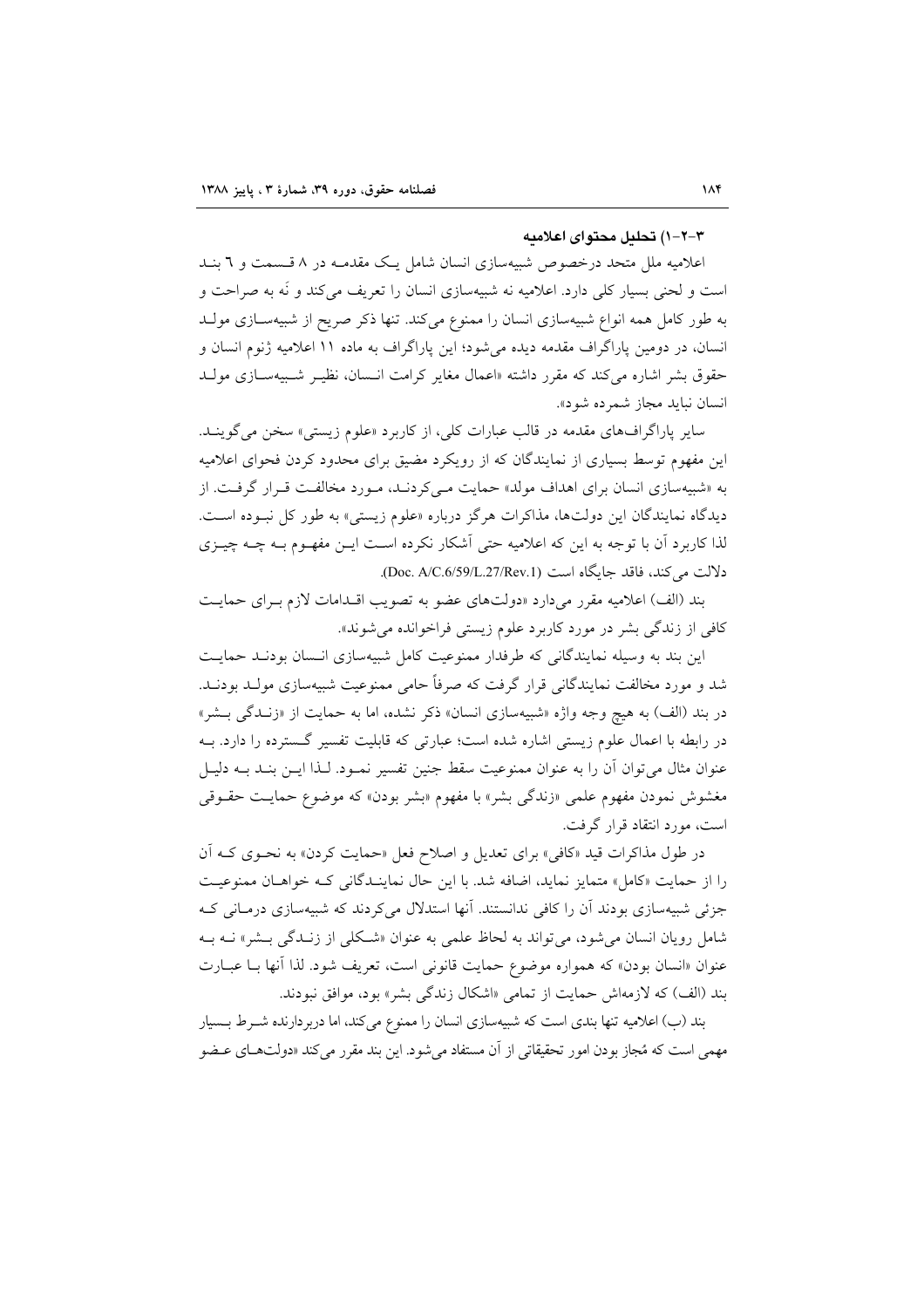برای ممنوعیت تمامی اشکال شبیهسازی انسان تا آن میزان که مغایر کرامت انسان و حمایـت از زنــدگی اوست، فراخوانده می شوند.» در حالی که اشاره به «تمامی اشکال شبیهسـازی انـسان» گـسترده و شـامل هر دو نوع شبیهسازی است، به نظر عبارت «تا آن میزان که» انجام شبیهسازی برای درمـان را از شــمول ممنوعیت بیرون می بَرد. به عبارت دیگر بند (ب) تمامی اشکال شبیهسازی را تا اَن اندازه کـه مغـایر بــا كرامت انسان و حمايت از زندگي بشر است، ممنوع مي كند. لذا شـيوههـايي از شـييهســازي انــسان كــه منطبق با كرامت انسان و حمايت از زندگي است مي توانـد بـه موجـب بنـد (ب) مجـاز شـمرده شـود  $\int ($ Arsanjani, 2006, pp.176-178)

## ۳-۲-۲) تحليل آراي دولتهاي موافق و مخالف

به طور کلی آراء و دیدگاههای مخالفان و موافقان اعلامیه، حاکی از آن است کـه بــه دلیــل زبان کلی و نسبتاً مبهم اعلامیه بیشتر حامیان ممنوعیت جامع بــه نفــع اعلامیــه رای دادهانــد. در واقع، بیشتر دولتهایی که به لحاظ قوانین داخلی و قواعد مذهبیشان قائل به بهرهمنـدی نطفـه و جنین از حقوق انسانی هستند به شدت با تجویز شبیهسازی درمانی مخالف بودنـد و همـین امر منجر به حمایت آنها از اعلامیهای شد که هیچ گونه صراحتی برای مجاز شمرده شــدن ایــن نوع از شبیهسازی ندارد و در واقع می توان آن را به نحوی تفسیر نمود که شامل ممنوعیت هـر دو نوع از شبیهسازی شود. در مقابل، اکثر دولتهای طرفدار ممنوعیت جزئی که اغلب آنهـا از پیشگامان تحقیق درخصوص شبیهسازی درمانی محسوب می شدند و به دلیل منـافع حاصـل از این تکنیک خواهان عدم محدودیت کلی شبیهسـازی بودنـد، بــه رهبـری فرانـسه و آلمــان بــه مخالفت با اعلامیه پرداختند. چرا که به اعتقاد آنهـا اعلامیــه قابلیــت تفـسیر موسـع را دارد بــه گونهای که ممکن است شامل شبیهسازی درمانی هم بشود. در حالی که دولتهای مزبور غالباً بر این باورند که تا مراحلی از رشد رویان، می تـوان از آن بـرای انجـام تحقیقـات و اسـتخراج سلولهای بنیادی بهره جست و ممنوعیت جامع، مانع از بهـرهمنـدی از منـافع چنـین تکنیکـی است. در این میان، دولتهایی را که درخصوص اعلامیه موضعی خـاص اتخـاذ نکـرده و بـه اصطلاح ممتنع بودند، می توان به دو گروه تقسیم نمـود. گروهـی از آنهـا کـه بخـش عمـده را تشکیل میدادند به دلیل نارضایتی از عدم دستیابی به اجماع درخصوص موضوعی چنسین مهم از اعلام موضع امتناع كردند؛ چـرا كــه در حقيقــت اعلاميــه آنهــا را اقنــاع نمــىكـرد. از جملــه

۱. در قیاس با بندهای یادشده، بندهای (ج)، (د) و (و) اعلامیه به نظر نکته قابل توجه و مناقشهبرانگیزی ندارند. بند (ه) هم که هیچ ارتباطی با شبیهسازی انسان ندارد به پیشنهاد گروهی از دولتهای اَفریقایی در اعلامیه گنجانده شد. این بند، از دولتها می خواهد، در تخصیص بودجه برای تحقیقات پزشکی، به موضوعات مبرم جهانی نظیر HIV/AIDS سل و مالاریا که به طور خاص کشورهای در حال توسعه را دچار کرده است توجه نمایند.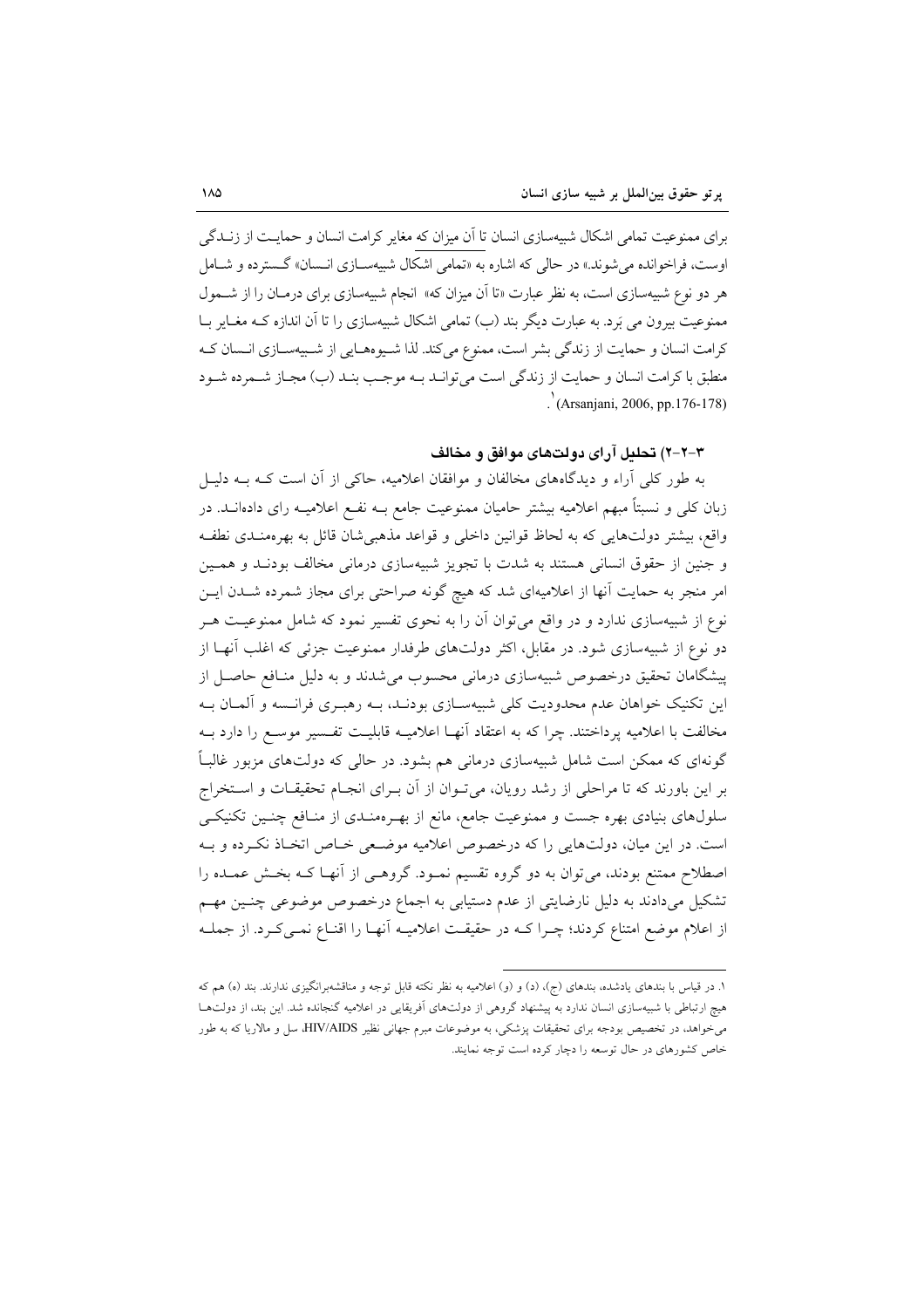دولتهایی که در این گروه جای می گیرند می تـوان بــه دولــتهــای عـضو ســازمان کنفـرانس اسلامی شامل ایران اشاره کرد. گروه دیگر هم دولتهایی بودند که به علت در اختیـار نداشــتن اصل چنین تکنیکی و شاید به دلیل ناأشنایی با عواقب و نتایج حاصل از آن و بـه همـین دلیـل کم اهمیتی موضوع برایشان، موضعی خاص در قبال اعلامیه نگرفتند.

٣-٢-٣) تحليل نتايج صدور إعلاميه

روند واکنش بینالمللی در برابر پدیده شبیهسـازی انـسان، حکایـت از اهمیـت یـافتن تــدریجی مسئله نزد دولتها دارد. در واقع، در پی مطرح شدن امکان تحقق شبیهسازی در مورد انـسان، درهـم ريختگي احتمالي اجتماعي، فرهنگي و حقوقي ناشي از آن، ابتـدا انديــشمندان و حقــوق‹انــان را بــه چارەاندیشی واداشت. سپس، تلاش۵های منطقهای و جهانی برای منع یا نظامهنـد کـردن شـبیهسـازی انجام گرفت که بیانگر توجه ویژه بسیاری از دولتها به این پیامدهاست. بـه نظـر مـه رسـد نگرانـی بینالمللی درباره شبیهسازی انسان ریشه در دغدغه خاطر برای صیانت از انـسان دارد. نگرانـی۵ـایی که در این باره در اسناد متعدد مربوط به شبیهسازی به ظهور رسیدهاند، همانا نشانه توجــه دولــتهــا به اهمیت حقوق انسانها و ضرورت پاسداری از این حقوق است. تایید چندباره کرامت انـسانی و حقوق گوناگون بشر در اسناد یاد شده، گویای این است که جامعه بـینالمللـی از تـأثیر شـبیهسـازی انسان بر حقوق و آزادیهای بنیادین او آگاه است و قصد حمایت از این حقوق را دارد.

اما آن چه که خود مایه نگرانی به نظر میآید، دوگانگی داوری نسبت بـه ایــن مــسئله در ســطح جهانی است که تاکنون مانع از حصول اجماع در عرصه بینالمللـی شـده اسـت. اصـرار گروهـی از دولتها بر ممنوعیت جامع شبیهسازی، منجر به مخالفت و ناهمسازی گروهی دیگر شده است ک میان دو گونه شبیهسازی فرق می گذارند و خواهان تجویز همانندسازی درمـانی و منـع گونــه مولــد هستند.

طرفداران ممنوعیت جزئی شبیهسازی از آن جهت حاضر به همراهی با گروه مقابـل نیـستند کـه معتقدند در حیطه حقوق بشری که مخالفان شبیهسـازی درمـانی بــه اَن اســتناد مــیکننــد، «حــق بــر سلامتي» به عنوان يک حق اساسي بشري وجود دارد و از چنان جايگاهي برخوردار است کــه حتــي برای اجرای دیگر حقوق بشری نیز ضروری قلمداد می شود. مطابق تعریـف حــق بــر ســلامتی، هــر انسانی حق دارد از بالاترین استاندارد قابل حصول سلامتی جهت داشتن یک زنـدگی بـا کرامـت برخوردار باشد (زمانی،۱۳۸۵،صص ۲۹ - ۳۰). یکی از اساسی ترین جلـوههـای حـق بـر سـلامتی، کـه در بسیاری از معاهدات بینالمللی از جملـه در بنـد ۲ مـاده ۱۲ میثـاق حقـوق اقتـصادی، اجتمـاعی و فرهنگی مصوب ۱۹٦٦ نمایان شده است، لزوم درمان و کنترل بیماریها است. بر این اساس حامیـان شبیهسازی درمانی می پرسند که چگونه می توان این شیوه را که هــدف آن درمــان و شــفای بیمــارانی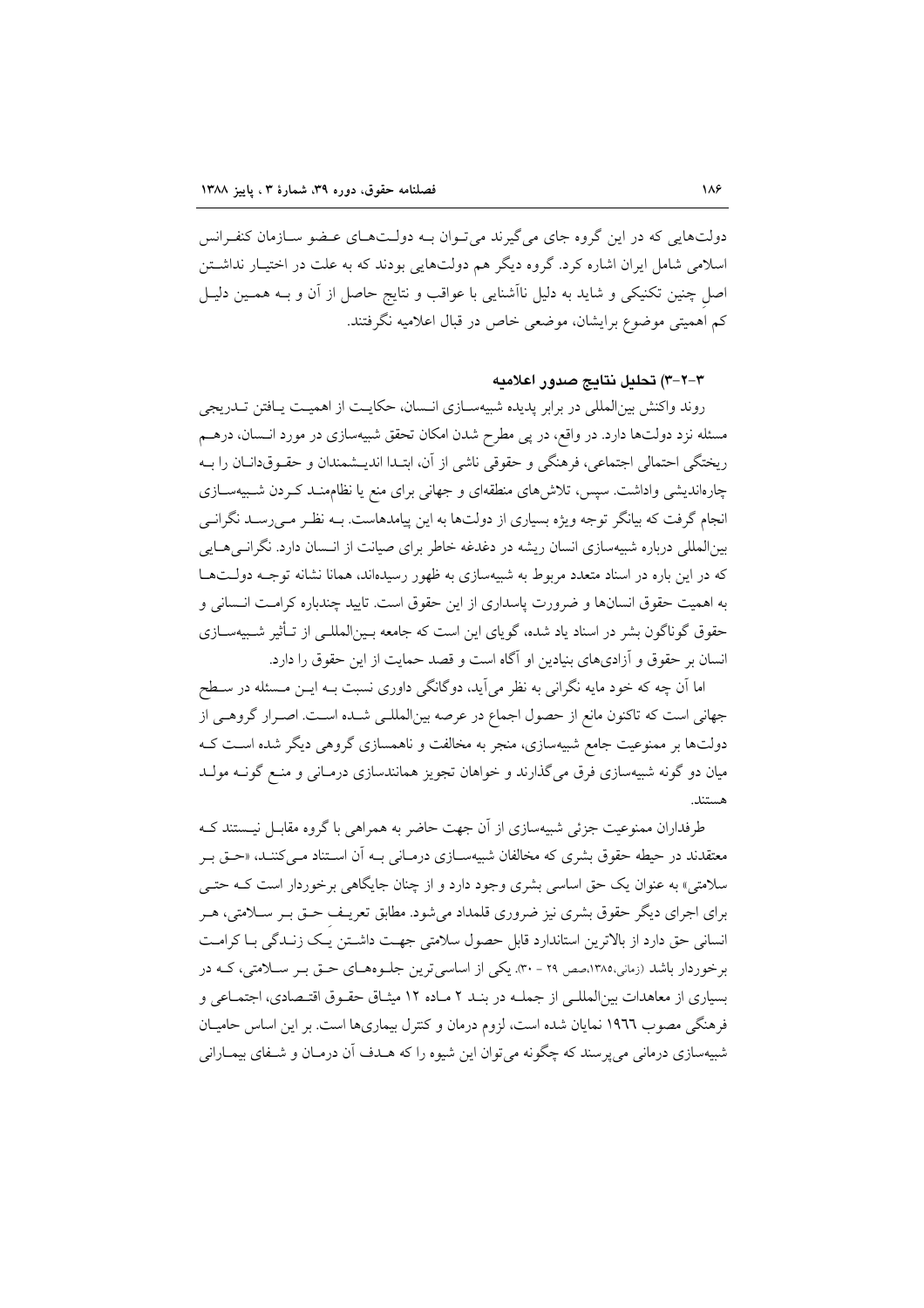است که به طرق دیگر درمان آنها غیرممکن یا پرهزینه است، ممنوع نمـود؟ بـه عبــارت دیگــر، آنهــا معتقدند ممنوعیت جامع شبیهسازی منجر به نقض «حق بر سلامتی» به عنوان یکی از حقوق اساسی بشر خواهد شد. به علاوه آنها بر این باورند که مخالفان شبیهسازی درمانی تنهـا از منظـر جنینـی کـه سلولهای بنیادی او مورد استفاده قرار میگیرد به این شیوه می نگرند و آن را مغـایر کرامـت انـسانی <mark>تلقی میکنند. در صورتی که باید توجه نمود که در</mark> برابر تخریب موجـودی چنـد ســلولی کــه چنــد روزی بیشتر از عمر او نمیگذرد، انسان بالغ و دارای کرامت مُـسجّلی وجـود دارد کــه در معـرض رنج، بیماری و نابودی قرار گرفته است (زمانی،۱۳۸۵، صص ۳۵ - ۳۳). چه طور اهدای اعـضا فـردی کـه دچار مرگ مغزی شده برای نجات جان انسان زندهای که نیازمند اعضای اوست مغـایر بـا کرامـت انسان شناخته نمی شود اما دریافت سلول های بنیادی رویان ١٤روزه، عملـی ضـد بـشری قلمـداد می شود. این نکته را هم باید گفت که حامیان شبیهسازی درمـانی قائـل بـه جـواز مطلـق ایــن شــیوه نیستند. چرا که همواره امکان سوءاستفاده از هر دانشی وجود دارد. از این رو، آنها پیـشنهاد مـی کننــد که در ضمن وضع مقرراتی برای بهرهمندی از ایــن تکنیـک، مــشروعیت اســتفاده از آن بــه رســمیت شناخته شود.

به هرحال، با قطع نظر از اختلافات میان دو گروه از دولتها، آنچه به نظر مسلَّم می نمایــد، ضرورت مطلق و فوریت ممنوعیت شبیهسازی مولد انسان است که می توان گفت تا حـدی بـه واسطه تلاش(های بین|لمللی و به ویژه اعلامیه مجمع عمومی ملل متحد به آن نزدیک شدهایــم. چه اینکه طبق متن اعلامیه ٢٠٠٥ همه دولتها موظف بـه تنظیم قواعـدی بـرای ممنوعیـت شبیهسازی مولد هستند. این ممنوعیت، وجه اشتراک تمام دولتهای حاضر در مذاکرات بـود و همگی درباره لزوم ممنوعیت شبیهسازی مولد انسان به دلیل مغـایرت آن بـا کرامـت و حیثیـت انسانی همداستان بودنـد. بـه دیگـر سـخن، درخـصوص ضـرورت ممنوعیـت ایـن گونـه از شبیهسازی، به صورت ضمنی در میان تمامی اعضاء اجماع وجود داشت. اما آنچـه کـه مــانع از ابراز صریح آن شد، نبود اتفاق آراء درخصوص شبیهسازی درمانی بوده است. از این رو، بـرای حل کشمکش بر سر شبیهسازی درمانی، جستجوی مبانی مشروعیت یا عـدم مـشروعیت آن در حقوق بين الملل بشر ناگزير مي نمايد.

روی هم رفته، به عنوان یکی از قطعنامههای- به گمان ما مهم- مجمع عمومی ملل متحـد. این اعلامیه را می توان دارای همان آثار حقـوقی دانـست کـه حقوقـدانان بـه طـور کـل بـرای قطعنامههای مجمع درنظر میگیرند. در واقع، اگر به حقـوق بـینالملـل، بــه عنـوان یـک نظـام حقوقی نگریسته شود که دارای کارکرد تقنینی است؛ در محیط حقوقی بینالمللی، قطعنامههـای مجمع عمومی ملل متحد به ایجاد و تکامل هنجارهای این نظام میانجامند و بسته بـه محتـوا و شرايط تصويب درجـهاي از الـزامآوري را بـه همـراه مـيآورنـد.( -G.Abi-Saab, 1987, pp.126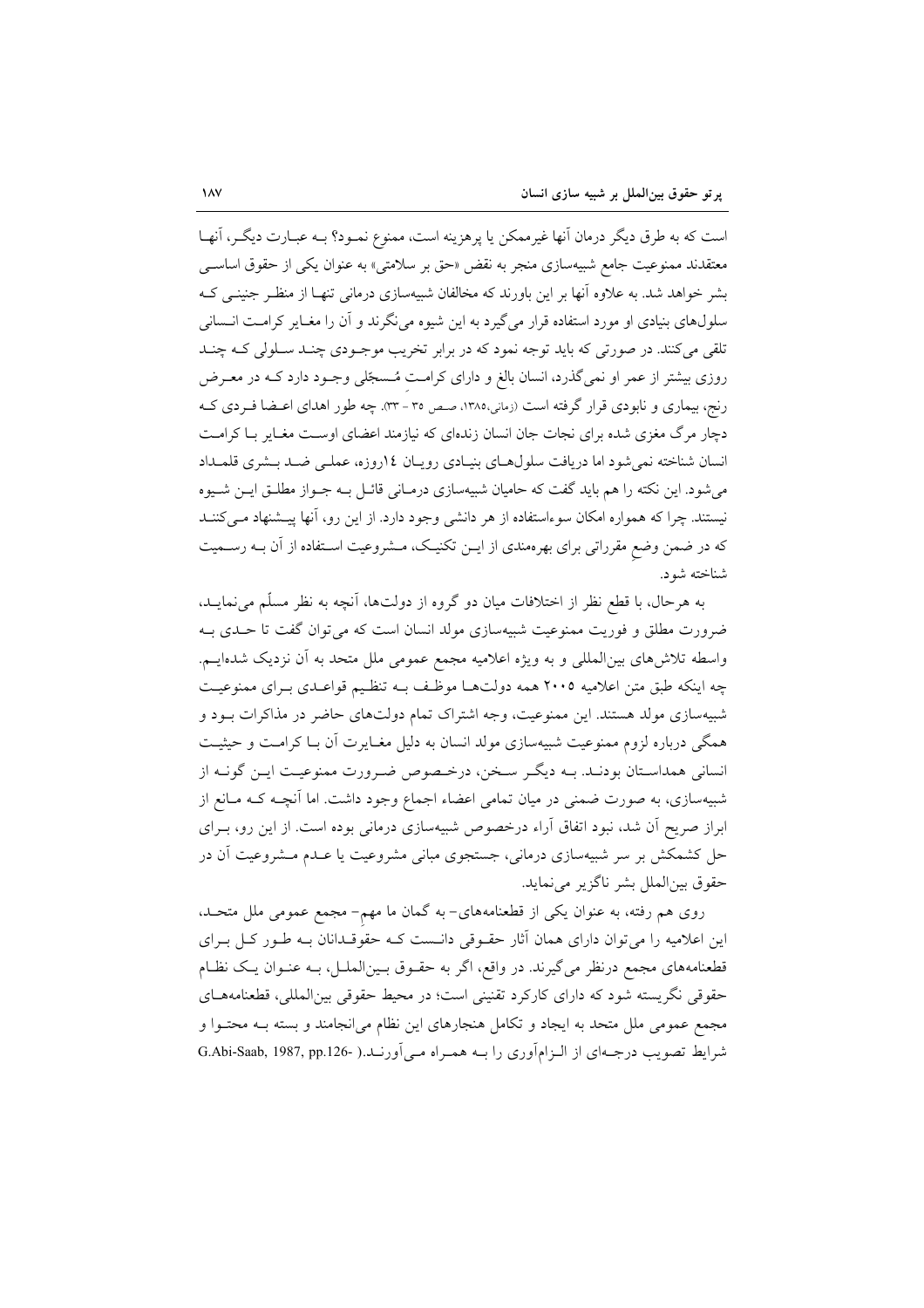192&154-159&127) از این حیث، به نظر می آید مفاد این اعلامیه مجمع عمـومی، بیـان یـک قاعده بین|لمللی است که طبق آن هرگونه شبیهسازی ناسازگار با کرامت انسانی ممنوع است.

#### به عنوان نتبجه

بررسی اسناد بین|لمللی مورد بحث حـاکی از آن اسـت کـه عمـده نگرانـی۵حـای حامیـان ممنوعیت جامع درباره قانونی شمردن شبیهسازی درمـانی، بـر دو گونـه اسـت: نخـست اینکـه تخریب سلولهای رویان اولیه به منزله بی حرمتی به زندگی تازه تشکیل شـده انـسانی و نقطـه آغازین حیات بشریت است. دوم آنکه بیم آن میرود که اگر تنها شبیهسازی مولد ممنوع گـردد و شبیهسازی درمانی آزاد گذاشته شود، از آن جا که مراحل ابتدایی و تکنیک انجام هر دو کاملاً مشابه است، این آزادی مورد سوءاستفاده قرار گیرد و جنینهایی به منظور شـبیهسـازی انـسان رشد داده شو د.

در مقابل طرفداران شبیهسازی درمانی، در عین احترام و ارج گذاشتن به زندگی تـازه آغـاز شده در قالب رویان انسانی، بر این باورند که شأن انسانی و جایگاه حقوقی رویـان چنــد روزه به هیچ وجه با یک انسان بالغ برابری نمی کند. بنابراین مشکلات اخلاقی ناشـی از نـابود شــدن این رویان به مراتب سبکتر از آن چیزی است که مخالفان ادعا میکنند. نکته مهم دیگر اینکـه، یرورش این رویانها به منظور تخریب صورت نمی گیرد بلکه بـه منظـور خـلـمت بـه زنـلـگی انسانها و پیشرفت دانش پزشکی انجام می شود. عبلاوه بـر ایـن تاکیـد دارنـد کـه بـه منظـور جلوگیری از پرورش طولانی مدت رویان و سوءاستفادههای بعدی، آزمایشها فقط بـر روی رویانهایی که کمتر از ١٤ روز عمر دارند انجام خواهد شد.

با توجه به مطالب مذکور، به نظر می رسد برخلاف شبیهسازی مولد که در آن کفه تــرازوی دلایل مخالفان به روشنی سنگینتر است، در مورد شبیهسازی درمـانی نمـیتوان بـه سـادگی داوری کرد و به برتری عقیده موافقان یا مخالفـان رأی داد. بــه واقــع همــین دوگــانگی و نبــود توافق درخصوص امکان جواز شبیهسازی درمانی تبدیل به مهمترین مانع تنظیم یک کنوانسیون بینالمللی در سازمان ملل متحد در مورد شبیهسازی شـد. زیـرا محـل نـزاع ایـن بـود کـه آیـا كنوانسيون فقط بايد شبيهسازي مولد انسان را ممنوع كند، يـا لازم اسـت توليـد جنـين انـساني شبیهسازی شده به منظورهای درمانی را نیز در بربگیرد.

سرانجام، دست نیافتن به اجماع، کمیته ششم را برآن داشت به مجمع عمومی پیشنهاد کنــد به جای تنظیم کنوانسیون، به تصویب اعلامیهای در مورد شبیهسازی انسان قناعت نماید. همـان گونه که گفتیم، این اعلامیه در سال ۲۰۰۵ توسط مجمع عمومی سازمان ملل به صـورت کلـی، مبهم و با قابلیت تفسیرپذیری از هر دو سوی، تصویب شد. بدین معنا که خود اعلامیه به هـیچ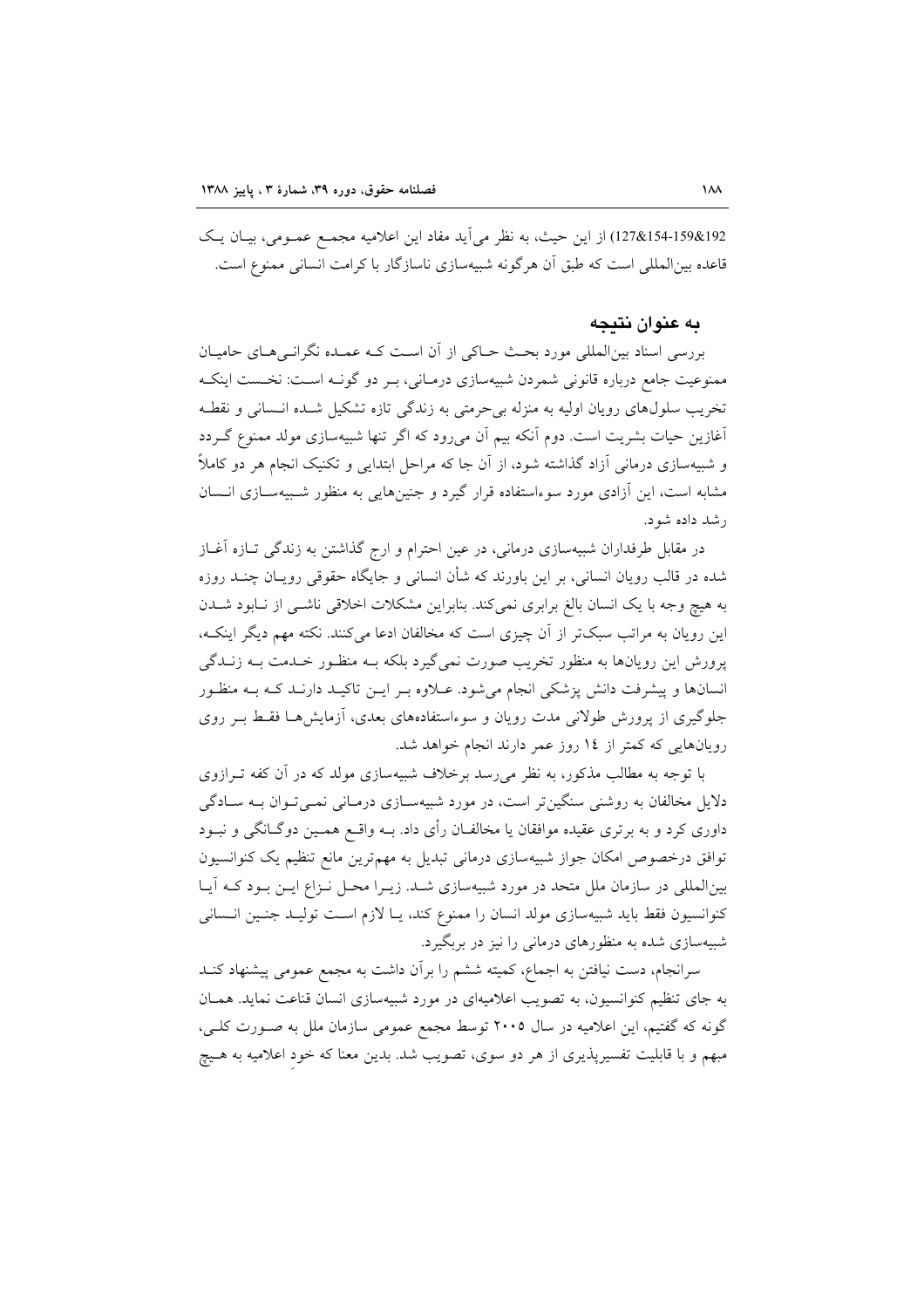وجه صراحتاً اشکال شبیهسازی را ممنوع نکرده است و صرفاً دولتهای عضو را به ممنوعیت تمام ِ اشکال شیبهسازی انسان، تا اَن میزان که مغایر یا کرامت انسان و حمایت از زنیدگی اوست، فرا می خواند. این طور به نظر می رسد که نویسندگان اعلامیـه، بـدیهی بـودن مغـایرت شبیهسازی مولد با کرامت انسانی را پیش خود و دیگران فرض گرفته و قصد داشتهانــد وظیفــه تصمیمگیری درخصوص شبیهسازی درمانی را به دولتها محول نمایند.

در پایان، باید گفت که سودمندی بالفعل و بالقومی شبیهسازی درمانی به حـدی اسـت کـه می تواند بسیاری از معضلات امور درمانی را حل نماید. از این رو نمی تـوان بـه سـادگی و بـه بهانهی احتمال برخی بهرهبرداریهای ناروا از آن، مانع از پیشرفت علـم و بهـرهمنـدی جامعـه بشری شد. این براستی، به معنای جواز مطلق استفاده از شبیهسازی درمـانی نیـست. بلکـه لازم است استفاده از رویان انسانی که نخستین مراحل تکاملی را طی می کنـد طبـق مقرراتـی دقیـق صورت بگیرد تا از هر گونه سوءاستفاده احتمالی مصون بماند. لازمه این امر، واقع گرایـی همـه دولتها در سطح داخلی برای ممنوعیت صریح شبیهسازی مولـد و هــمگرایــی و همکــاری بــا یکدیگر برای دستیابی به اجماع جهانی و تنظیم ضمانت اجراهای کارآمـد اسـت تـا بتـوان امیـد داشت که شبیهسازی مولد انسان در سطح بین|لمللی آشکارا ممنوع و راههـای سوءاسـتفاده بـسته شوند. به بیان دیگر، با بررسی دقیق علمی– حقوقی، نظـام بخـشیدن بــه شـبیهسـازی درمـانی بــه صورت امن و بی خطـر ممکـن خواهـد شـد. تنهـا از ایـن طریـق مـیتـوان مـانع از سـودجویی منفعت طلبان شد تا ضمن حفظ کرامت و منزلت بشری، براساس حق بر سلامتی به عنوان یکی از حقوق بشر، برای جامعه انسانی امکان بهرهمندی از پیشرفتهای چشمگیر پزشکی را فراهم کرد.

# منابع و مأخذ

#### الف- فارسى

- ۱. زمانی، سیدقاسم، (۱۳۸۵)، «شبیهسازی درمانی و حق بر سلامتی در قلمرو حقوق بینالملل بشر»، **مجله پژوهش حقوق و** سیاست، سال هشتم، شماره ۱۹. ۲. ضرغام، نصرت الله، (۱۳۸۳)، «بیوتکنولوژی در سده بیست و یکم»، تهران کمیسیون بیوتکنولوژی، شورای پژوهشرهای
- علمي كشور.
- ۳. موثق، هومن، (۱۳۸۳)، «رویکرد حقوق بینالملل به شبیهسازی انسان» م**جله اطلاعرسانی حقوقی**، نهاد ریاست جمهوری، شماره ٥.
	- ٤. نگاهی به مبانی اخلاق زیستی قابل دسترسی در: http://wwwgenetic.mehanblog.com

# ب- خارجي

ب. ١. كتاب

1- Abi-Saab, George. (1987), Cours générale de droit internqtionql public, RCADI, tome 287.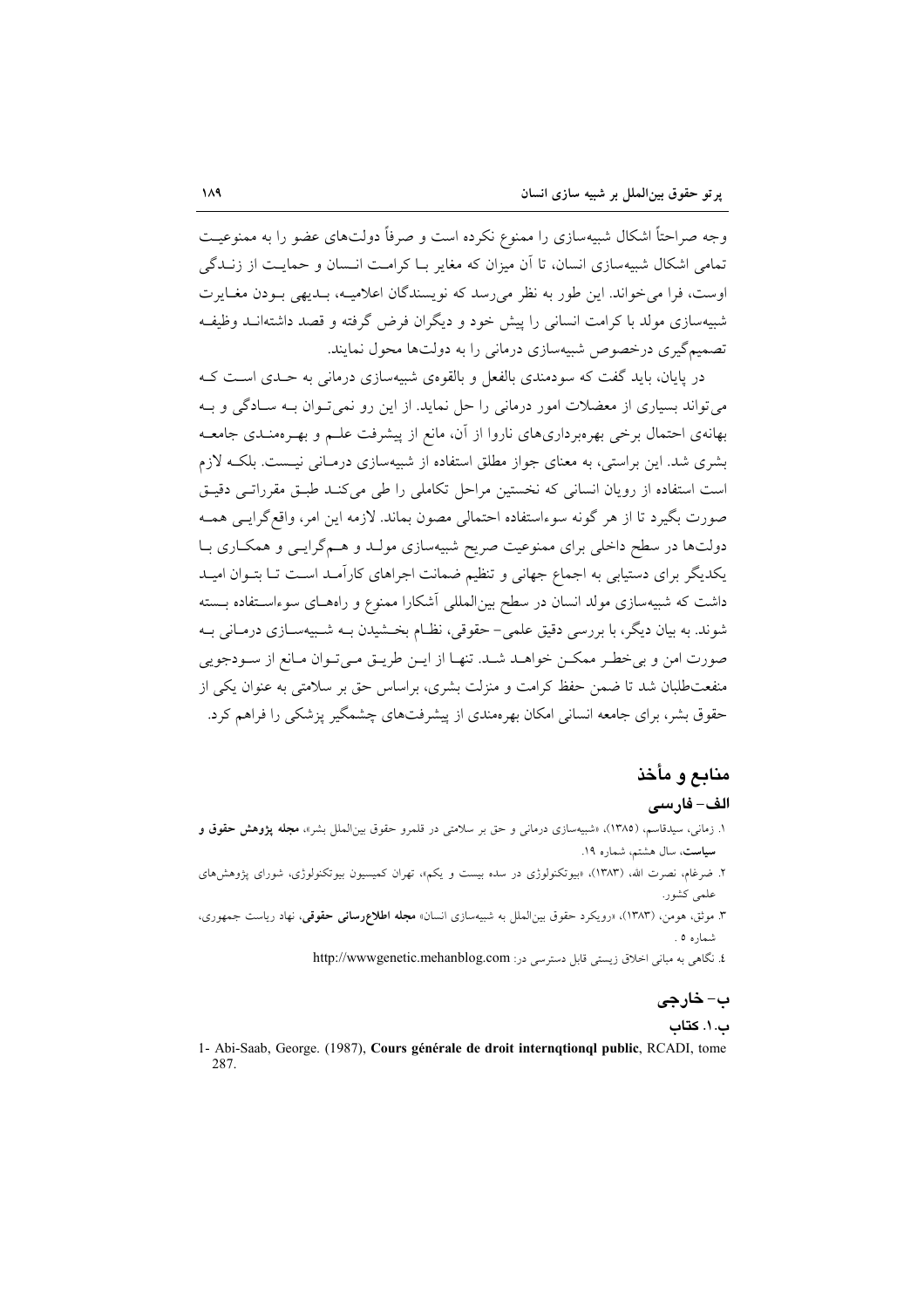- 2- Jonas, Hans, (1974), Biological Engineering-A preview, in Philosophical Essays: From **Ancient Creed to Technological Man.**
- 3- Pence, Gregory, (1998), who's Afraid of Human Cloning?, Rowman and Littlefield Publishers, London.
- 4-Rosenne, Shabtai, (2004), the Perplexities of Modern International Law, Martinus Nijhoff Publishers.
- 5- Sur , Serge, (2000), Relations internationales, 2e édition, Montchrestien, Paris.
- 6-Voneky, silja, and, wolfurm, Rudiger, (2004), Human Dignity and Human Cloning, Martinus Nijhoff Publishers.

ب.۲. مقالهها

- 1- Arsanjani, Mahnoush, (2006), "Negotiating the UN Declaration on Human cloning". The American Journal of International Law.
- 2-Arsanjani, Mahnoush, (2004), "The Negotiations on a Treaty on Cloning: Some Reflections", Human dignity and Human Cloning.
- 3-Partan, D.G, United Nations Educational, scientific and Cultural Organization, in: Bernhardt (ed.), Encyclopedia of Public International Law, Instalment 5, (1983).
- 4- Roucounas, Emmanuel, (2003), "The Setting of International Standards in Genomics", Man's Inhumanity to Man Essays on International Law in Honour of Antonio Cassese
- 5-Vignes, C-H & Schlenzka, H.J., World Health Organization, in: Bernhardt (ed.), Encyclopedia of Public International Law, Instalment 5, (1983).

ج-اينترنتي

1- A report from the Chief Medical Officer's Expert Group Reviewing the Potential Development In Stem Cell Research And Cell Nuclear Replacement To Benefit Human Health, Department Of Health (UK), at: http://www.doh.gov.uk/cegc/Stemcell Report.htm.

2-"National Bioethics Advisory Commission, Legal and policy Consideration", at: http://www.bioethics.georgrtown.edu.

- 3- National Legislation Concerning Human Reproductive and Therapeutic Cloning, UNESCO, Paris, 2004. At: http://www.Unescop.org.
- 4- National Reference Center for Bioethics Literature, "Human Gene Therapy", 2004.At:http://bioethics.Georgetown.edu.
- 5- US Department Of Health and Human Services National Institutes Of Health. Stem Cells: Scientific Progress and Future Research Directions. 2001 at: http://www.nih.gov/news/ stemcell/Scivport.htm.
- 6-Walters, L. "The United Nations and Human Cloning: a Debate on Human Cloning", 2004. At: http://www.the hasting center.org/pdf/publications/hcr-Jan-Feb-2004.

#### د) معاهدات و اسناد

- 1- Charter of Fundamental Rights of the European Union, 2000/C364/01
- 2- Cloning in Human Heath, Report by the Secretariat Fifty-Second World Health Assembly,  $A52/12.$
- 3- Cloning in Human Health, Report by the Director- General, Fifty- Third world Health Assembly, A53/15.
- 4- Council of Europe, Convention for the Protection of Human Rights and Dignity of the Human Being with Regard to the Application of Biology and Medicine: Convention on Human Rights and Biomedicine, 1997.
- 5-Council of Europe, Additional Protocol to the Convention for the Protection of Human Rights and .... 1998.